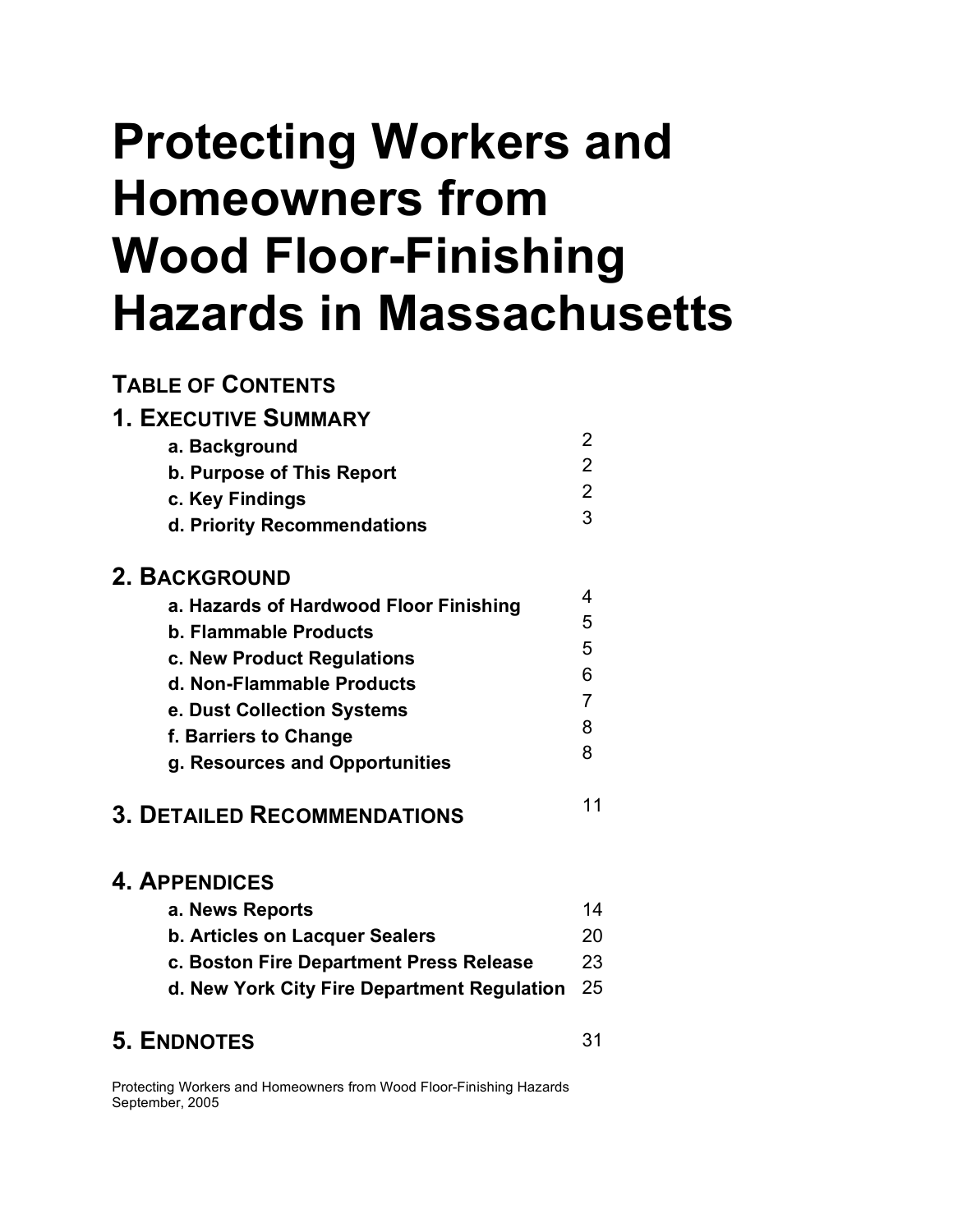# **1. EXECUTIVE SUMMARY**

#### **a. Background**

Wood floor sanding and finishing can expose workers, building occupants, homeowners, and residents of surrounding neighborhood to a variety of health and safety hazards. Three Massachusetts workers have died over the past year in fires from wood floor finishing. Since 1995 Boston has experienced more than 25 fires directly attributed to hardwood floor installation and refinishing, resulting in a property loss value of over 1.5 million dollars.<sup>1</sup> In Needham alone, two homes burned due to wood floor finishing in the past year.

Nationally from 1992-2002, 52 fatal injuries were sustained by workers in the floor laying/other floor work business (Standard Industrial Code 1752, not necessarily wood floors). Of these injuries, 21% (11/52) resulted from fires and explosions. Five of the workers who died due to fire or explosion were employed specifically in wood floor sanding.<sup>2</sup> These fires as well as air pollution from certain floor finishing products can present public safety and health threats to the residents of the affected buildings and neighborhoods. The New York City Fire Department has instituted citywide regulations restricting the use of flammable products.

#### **b. Purpose of This Report**

Over the past year, a Floor Finishing Safety Task Force comprising community, health, safety, academic, and economic development organizations has investigated solutions to address the critical problems of fires and health hazards associated with floor refinishing**.** As part of this investigation, Task Force members and the Massachusetts Toxics Use Reduction Institute conducted interviews with business owners and product distributors, field investigations, and laboratory testing of a range of products and practices. They also convened representatives of the floor finishing industry, labor unions, safety and fire protection agencies, scientists, health care providers, environmental and community groups. Based on this input, the Task Force developed a series of policy recommendations for protecting the health and safety of hardwood floor finishers, their customers, the environment and the general public.

The resulting report and recommendations are intended to

- 1. Provide information for legislators who seek to promote safer floor finishing practices
- 2. Help employers, unions, professional organizations, consumers and community organizations understand hazards and safety measures related to floor finishing

#### **c. Key Findings**

Through its investigation the Task Force produced the following key findings:

**1. Non-flammable products are commercially available.** Products implicated in floor finishing fires are frequently flammable liquids, especially lacquer sealers. ("Flammable" means that they vapor above the liquid service ignites easily when the liquid reaches temperatures below 100° F) Yet simply employing safety measures, such as extinguishing pilot lights or not smoking, will not prevent all sparks that can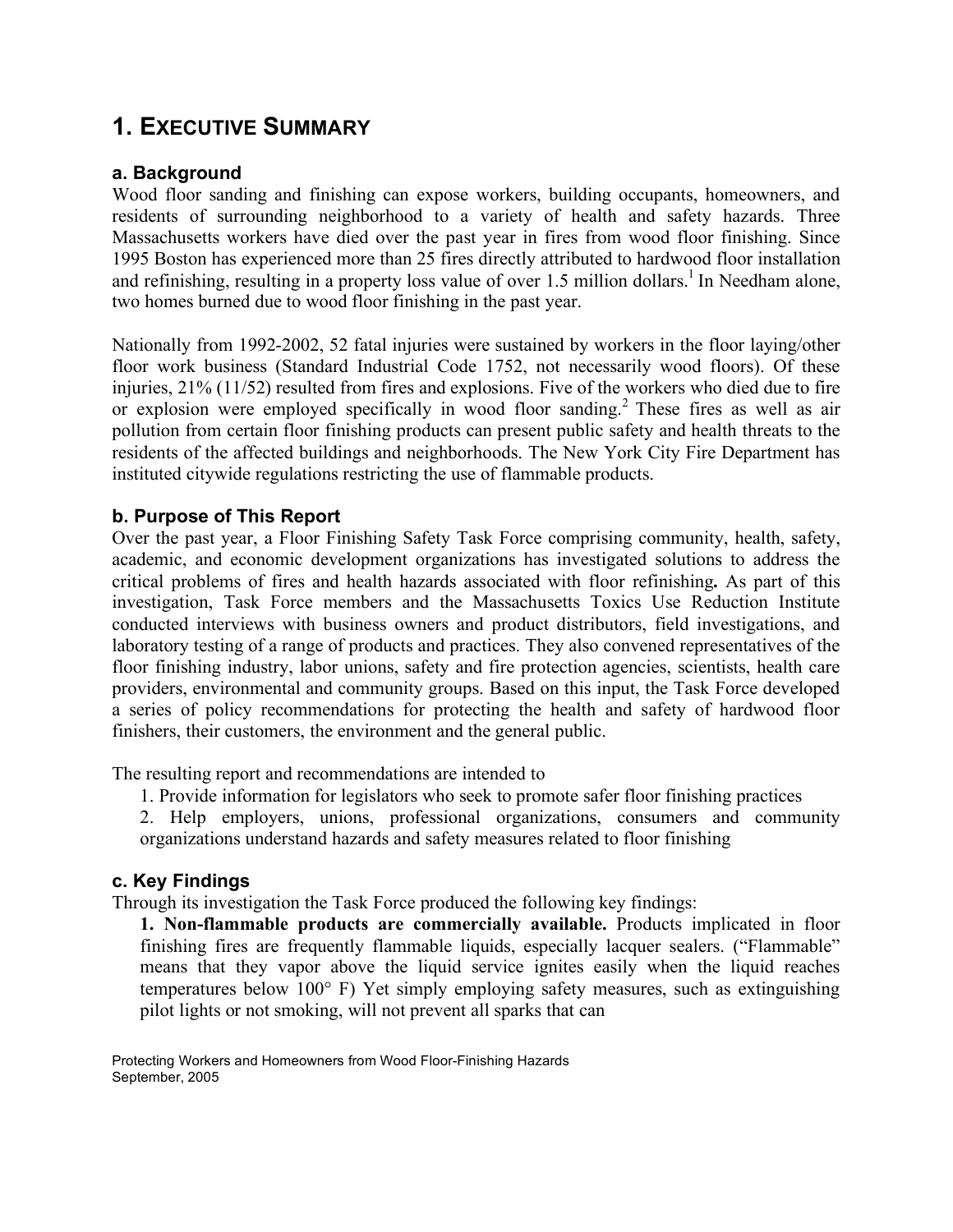ignite the vapors of these liquids. Tests conducted by Green Seal and the Massachusetts Toxics Use Reduction Institute have found that non-flammable water-based products meet or exceed nearly all quality measures of flammable products tested. Although water-based products typically cost more than oil-based products (\$30-90 per gallon versus \$10 - \$30 per gallon), a number of Boston-area floor finishing businesses use water-based finishes for some or all jobs. These companies choose water-based finishes because they are more durable, reduce solvent exposure, dry in less time, allow occupants to return to the premises faster, and do not cause fires. Many non-flammable oil-based products are also available.

**2. Small business owners face a number of barriers to safer and healthier products and practices.** Increasing numbers of Boston hardwood floor finishing businesses are owned and operated by Vietnamese immigrants. With little access to training in finishing techniques or health and safety, and virtually no Vietnamese-language information on the industry and its hazards, many of these companies rely on word-of-mouth and product distributors for advice on products and practices. Yet, some distributors do not stock or promote safer products. Small companies may also lack understanding of the cost-benefit tradeoffs of using nonflammable products.

**3. Massachusetts boasts a range of resources for addressing the urgent issues associated with wood floor finishing.** Vietnamese-American community groups have built strong networks of trust and communication with local businesses. Their input will be key to developing policies effective for this industry. Organizations including the Massachusetts Toxics Use Reduction Institute and New Ecology, Inc. possess expertise key to the identification, testing, and promotion of safer products. The Division of Occupational Safety (DOS) oversees licensing of asbestos and lead contractors, and the DOS's OSHA Consultation Program provides free health and safety assistance to small businesses. The Dorchester Occupational Health Initiative, a partnership of non-profit organizations, community health centers, and university researchers, is charged with developing health and safety education with Vietnamese-American hardwood floor finishers in Boston.

#### **d. Priority Recommendations**

We call upon the state of Massachusetts to:

1. Establish a licensing program for floor refinishing businesses, as proposed in House Bill 3375. To ensure that the program is effective and accessible to people from diverse cultural and economic backgrounds, take immediate steps to form an oversight committee which comprises all affected stakeholders, including workers, small businesses, community organizations, labor unions, and health and safety experts.

2. Require both use and sales of non-flammable floor finishing products with flash points at or above 100° F in place of flammable products with flash points below 100° F.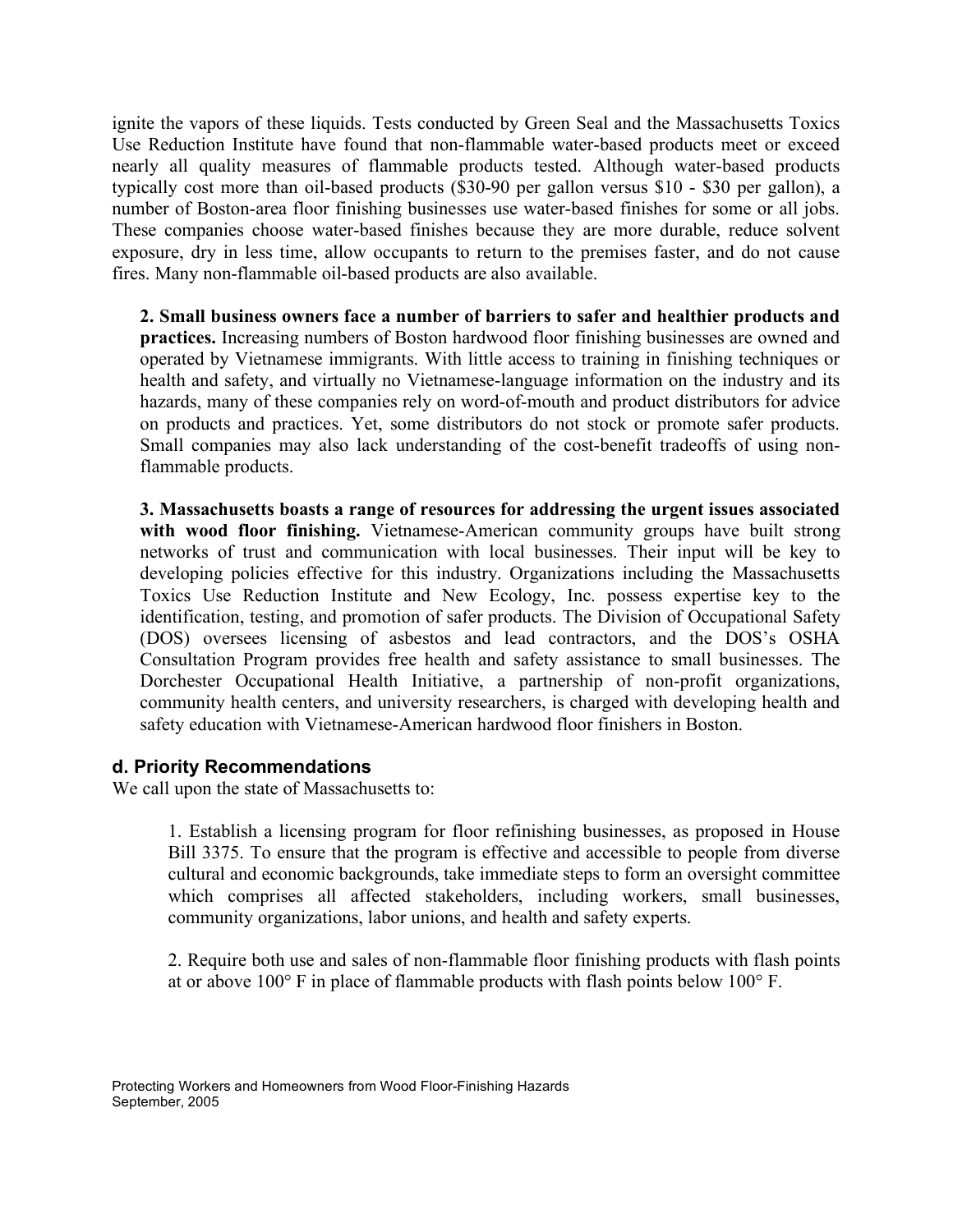3. Promote the use of safer and healthier floor finishing products through mechanisms such as tax credits, grants, low-interest loans, or other means of providing economic support for small businesses to substitute safer and healthier products and equipment for those associated with fire hazards and other public health hazards. Promote state procurement through the Massachusetts Environmental Purchasing Program.

4. Partner with organizations such as the Dorchester Occupational Health Initiative to develop, distribute, and promote culturally and linguistically training materials on safer and healthier products and practices. Extend these efforts throughout the Commonwealth.

# **2. BACKGROUND**

#### **a. Hazards of Hardwood Floor Finishing**

Products used in floor finishing can affect the health of floor finishers, building occupants, homeowners, and neighborhood residents. These products include flammable sealers and finishes, respirable wood dust, and organic solvents. Some specific wood floor refinishing products contain substances that can harm the central nervous system or reproductive system, or can cause cancer. Some products contain ingredients that can trigger allergies or asthma.<sup>45</sup> Workers can be injured by flying objects dislodged during sanding and can experience sprain and strain injuries from carrying and manipulating heavy, awkward equipment.

One of the most serious hazards is fire. Nationally from 1992-2002, there were 52 fatal injuries sustained by workers in the floor laying/other floor work business (SIC code 1752, not necessarily wood floors). Of these injuries,  $21\%$  (11/52) resulted from fires and explosions.<sup>1</sup> Five of the workers who died due to fire or explosion were employed specifically in wood floor sanding. $^{2}$ 

In 2002, the New York City Fire Department responded to increasing number of fires and serious injuries associated with floor finishing operations by regulating flammable and combustible products used for sealing, varnishing, lacquering, otherwise finishing floors. 6

In September 2004, Toan Bui, and Ha Vu, both 35, were burned to death at a Somerville home where they were refinishing wood floors.<sup>7</sup> Two of their co-workers were badly burned. In July 2005, Tinh Huynh, 43, died in a similar fire in Hull. <sup>8</sup> The tragic details of these deaths have become well known in Massachusetts. Media accounts of other such accidents in different regions are attached to this report.

Fortunately, not all such fires have resulted in deaths. In 2004 the Boston Fire Department stated that since 1995 Boston had experienced more than 25 fires directly attributed to hardwood floor installation and refinishing, resulting in a property loss value of over 1.5 million dollars.<sup>1</sup> Fires caused by floor finishing have recently ruined at least two homes in Needham.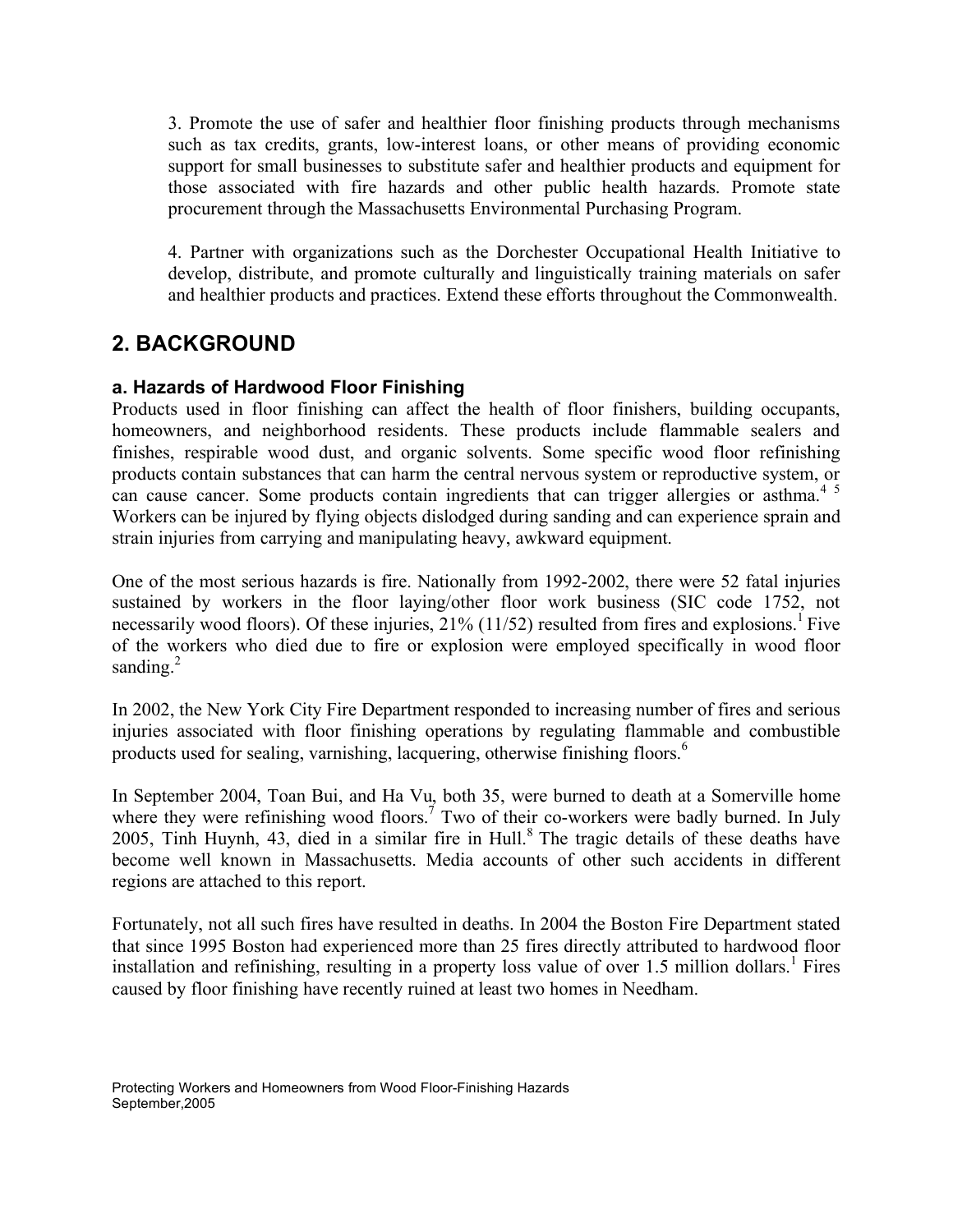#### **b. Flammable Products**

The products implicated in these fires are frequently flammable liquids, especially lacquer sealers. Flammable liquids have flash points under 100° F. This means that any spark or ignition source can easily ignite the mixture of product vapor and air near the surface of the liquid when it reaches these temperatures. In fact, some floor finishing products have flash points well below normal room temperatures, around 50° F or 25° F (see Material Safety Data Sheets for commercially available products). The product used in the job leading to the fatal Somerville fire had a flash point of 9° F.

Some of the most flammable products are certain lacquer sealers, which have been implicated in several recent fires. These types of sealers are inexpensive and dry very quickly. Therefore, they are used by some contractors as a quick first coat under coats of finish.

Safety measures recommended for using flammable liquids include preventing known sources of sparks. This involves extinguishing all pilot lights, disconnecting electric appliances such as stoves and refrigerators, covering electric outlets, using only non-sparking tools, and, of course not smoking. All containers should be closed when they are not in use to prevent sparks from coming into contact with the vapor-air mixture above the surface of the liquid.<sup>16</sup> In addition, maintaining ventilation as stipulated in the manufacturer's instructions will help dilute the product vapors in the rest of the room, potentially to a concentration that is too low to ignite.

The challenge to these safety measures results from the fact that is nearly impossible to prevent all sparks. For example, use of ventilation devices requires electricity, which can produce sparks. Turning on a light switch can produce sparks. Simply pouring liquid from one container to another can create enough friction to cause sparks if containers are not grounded. Static electricity can also result from other types of friction, especially in dry weather. Striking a metal object, such as a nail or staple in the floor, can produce sparks.

A recent California fire was sparked when a floor finisher scrubbing the floor with steel wool hit a brass electrical plate, igniting the steel wool and in turn the airborne vapors.<sup>9</sup> The Hull fire that killed Tinh was ignited by the pilot light of a water heater,<sup>8</sup> and the fatal Somerville fire also appears to have been ignited by a pilot light.

Vapors can travel from where they are being applied. If they reach a sufficient concentration, they can be ignited there. A fire described in an attached article badly burned a man working in his basement when floor finishing solvent vapors traveled from another part of his house.<sup>10</sup>

#### **c. New Product Regulations in Massachusetts**

In 1998, the Environmental Protection Agency reduced permissible levels of volatile organic compounds (VOCs) in architectural coatings, including floor sealers and finishes.<sup>11</sup> Most states belonging to the Ozone Transport Commission, which includes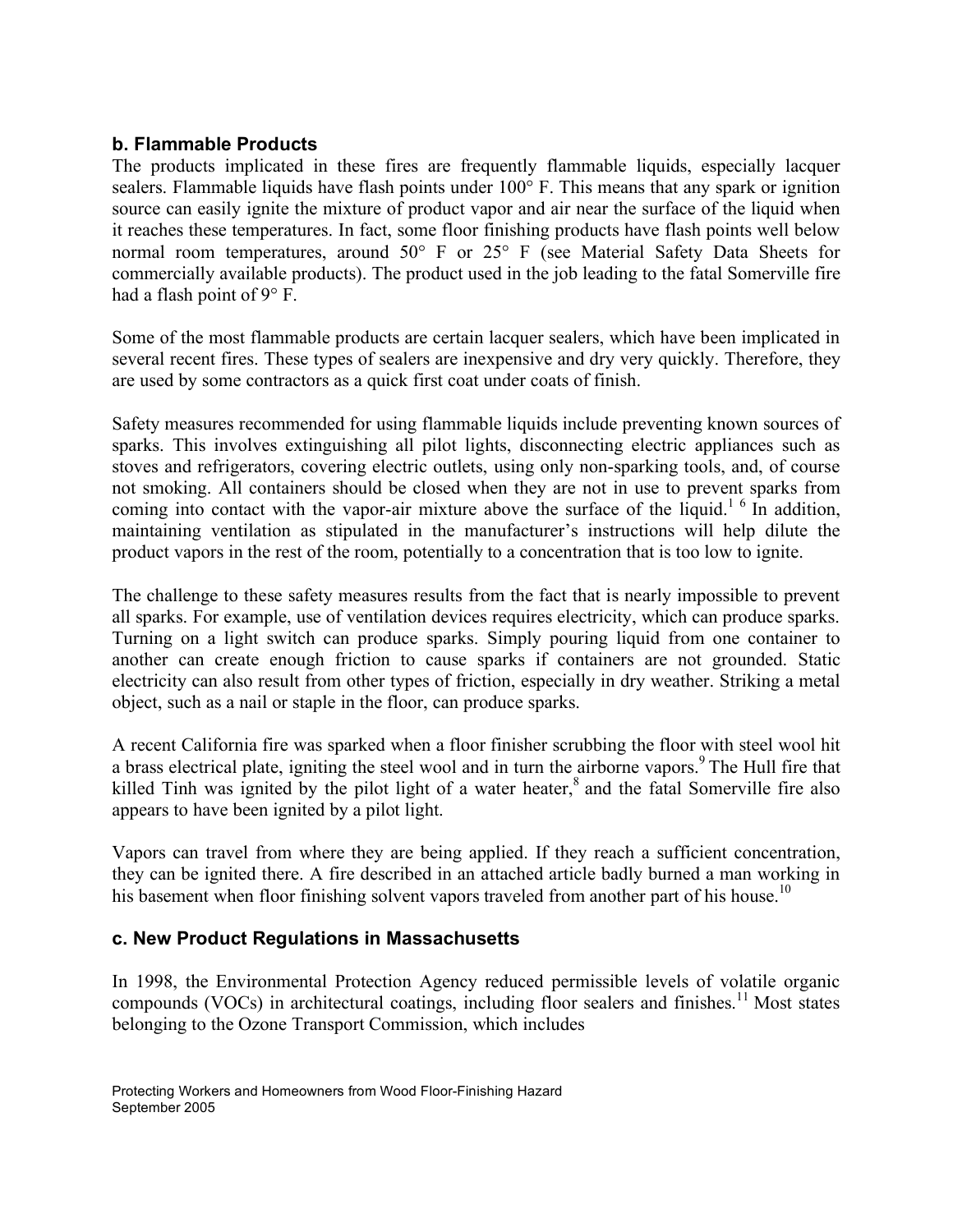Massachusetts, have further reduced permissible levels of VOCs in floor finishing products sold or used in quantities exceeding one liter. Within the next year, Massachusetts is expected to reduce permissible VOC concentrations to 450 grams VOC/liter of product for floor finishes, and to 550 grams/liter for sealers.<sup>12</sup>

These new regulations are designed primarily to prevent unhealthy levels of air pollution. They are important to the protection of the public health. However, a variety of floor finishing products that meet or exceed these new standards are still highly flammable. Therefore, the new regulations in and of themselves will not prevent floor finishing fires.

#### **d. Non-Flammable Alternatives**

Many non-flammable floor finishing products are commercially available. "Non-flammable" in this case means that they have flash points at or above 100° F. Therefore, they have to reach a temperature of 100° F or above before the vapor near the surface of the liquid is easily ignited by a spark. Some non-flammable oil-based products are still combustible, meaning that they have flash points below 200° F, so may present a fire hazard in some circumstances. Others, especially water-based products, present practically no fire hazard. (Water-based products do contain some chemical solvents and, like oil-based products, may include various toxic ingredients.)

New Ecology, Inc.(NEI), a Cambridge-based non-profit devoted to sustainable urban development in New England, collaborated with the Dorchester Occupational Health Initiative to identify non-flammable sealers and finishers designed for finishing hardwood floors. These groups selected a sample of several non-flammable, water-based finishes produced by various manufacturers. Criteria used for selecting these products included availability in the Boston area; low levels of reproductive and neurological toxicity of the listed ingredients; and low risk of triggering allergies or asthma.

The Surface Cleaning Laboratory of the Massachusetts Toxics Use Reduction Institute conducted a series of quality tests on these products and on oil-based products. Tests were based on specifications and testing methods by the North American Laminate Flooring Association.<sup>13</sup> Products were tested for gloss (the amount of "shine" created); indentation damage from small area loads as a measure of resistance to sharp-edged small objects; resistance to impacts from dropped objects; surface damage from repeated rolling forces, to simulate heavy castored loads such as beds, desks and appliances; abrasion resistance; and the coefficient of friction as a measure of slipperiness.

The non-flammable water-based products met or exceeded nearly all quality measures of the oilbased products. The main oil-based finish tested performed better than most of the water-based compounds only in the area load test. In particular, the water-based finishes dried significantly faster.

These results are consistent with those presented in a February 2005 Green Seal *Choose Green* report on wood finishing products. This report recommends several high-quality, scuff resistant water-based products.<sup>2</sup> NEI has found that most water-based products dry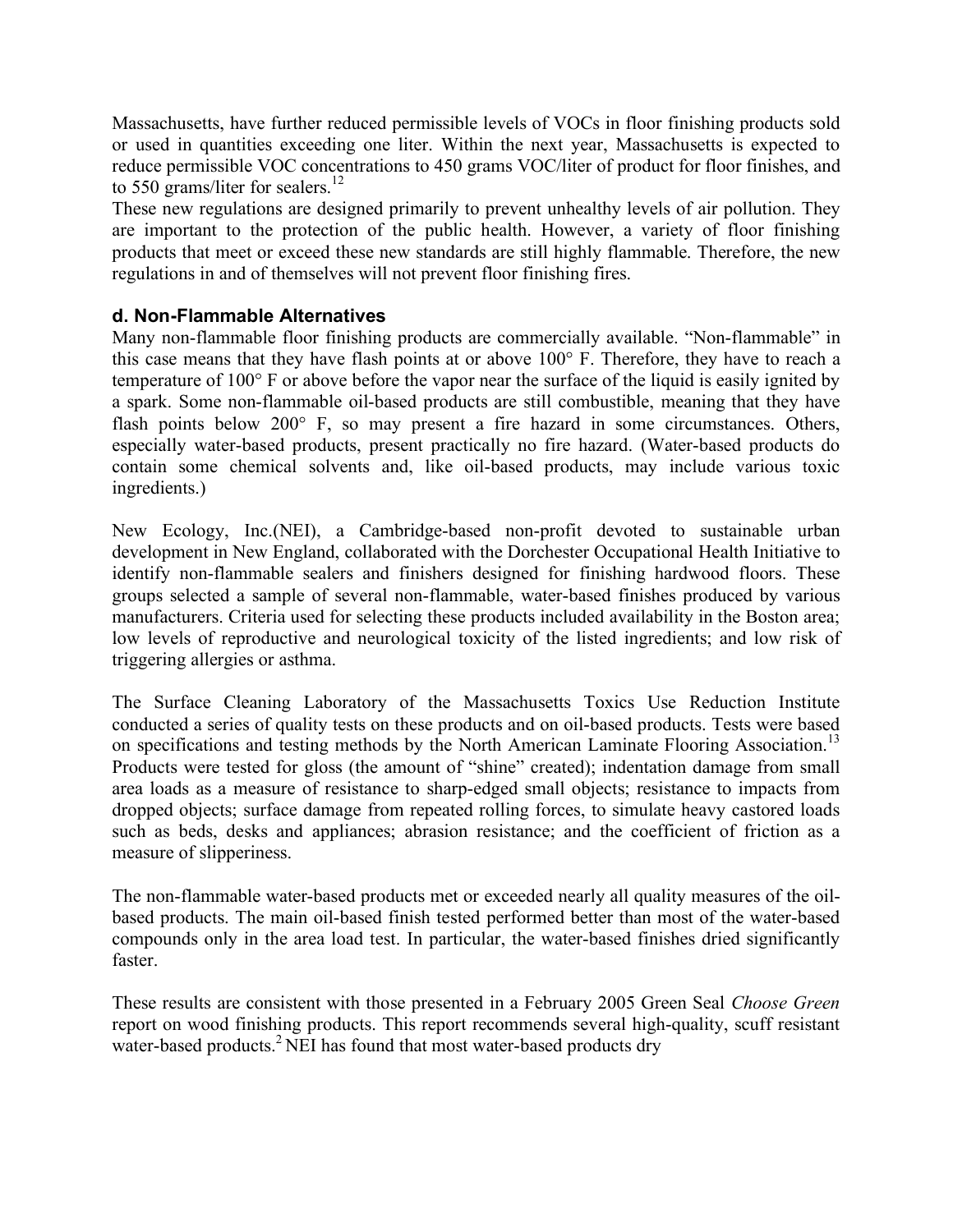Protecting Workers and Homeowners from Wood Floor-Finishing Hazards September, 2005 in three to four hours, as opposed to oil-based products which can take eight to 24 hours to dry between coats.

NEI has investigated floor finishing services offered by several established Boston-area businesses and identified several that use water-based finishes for some or all jobs. These companies reported that they choose to use water-based finishes because they are more durable and less toxic, and dry in less time. These factors can eliminate the need to vacate entire buildings for days, which is often necessary when oil-based compounds are applied.

Professional finishers have explained to NEI that water-based application requires more precise techniques to achieve appearances as attractive as those produced through less skilled application of oil-based finishes. Additional buffing is also required. However, the water-based products' faster drying time allows workers to complete an entire job in less time and residents to return to their homes sooner after floors are finished.

The use of oil-based sealers creates an appearance that is preferred in some markets. However, specialty techniques allow the creation of similar appearance with water-based products. If oilbased finishes are desired, such products are available with flashpoints above 100 °F ("nonflammable").

Daphne J. Verardi, President of Verardi & Company, Inc., has written of

...the many hazards associated with hardwood floor finishing and steps that must be taken to protect our workers, our customers and the environment. Among the many potential dangers are fire hazards, health effects such as cancer, sarcoidosis, asthma, allergies, auto-immune diseases, and environmental issues. Wood and finish dust, which is a known carcinogen, is also one of the great hazards to finishers and homeowners.... [My business is] an example of a successful company [which] is both dustless and 100% water-borne. To conquer the myth that water lacks beauty, longevity, and durability, I will present examples of award winning floors that have the look of oil - but are finished with water.... Hopefully we will begin an industry-wide paradigm shift that will stop the price wars so prevalent in this industry.

#### **e. Dust Collection Systems**

The large quantities of fine wood dust produced during floor sanding can be hazardous to workers and building occupants. This is of particular concern because wood dust is known to cause cancer in humans. Sanding of floors coated with lead-based paint can also disseminate respirable particles containing lead. (Floors with lead paint must be treated as a lead abatement job, by a licensed lead abatement contractor in compliance with 454 CMR 22.) Dust can also affect the quality of the final finish, and present hygiene and aesthetic issues for residents and neighbors. For the purposes of this report, it is important to note that airborne wood dust at sufficient concentrations can ignite and propagate fires.

NEI has found that several manufacturers produce dust collection systems for floor sanding equipment. These include trailer-mounted and portable models such as vacuum attachments and adapters. Recent tests show that such systems can significantly reduce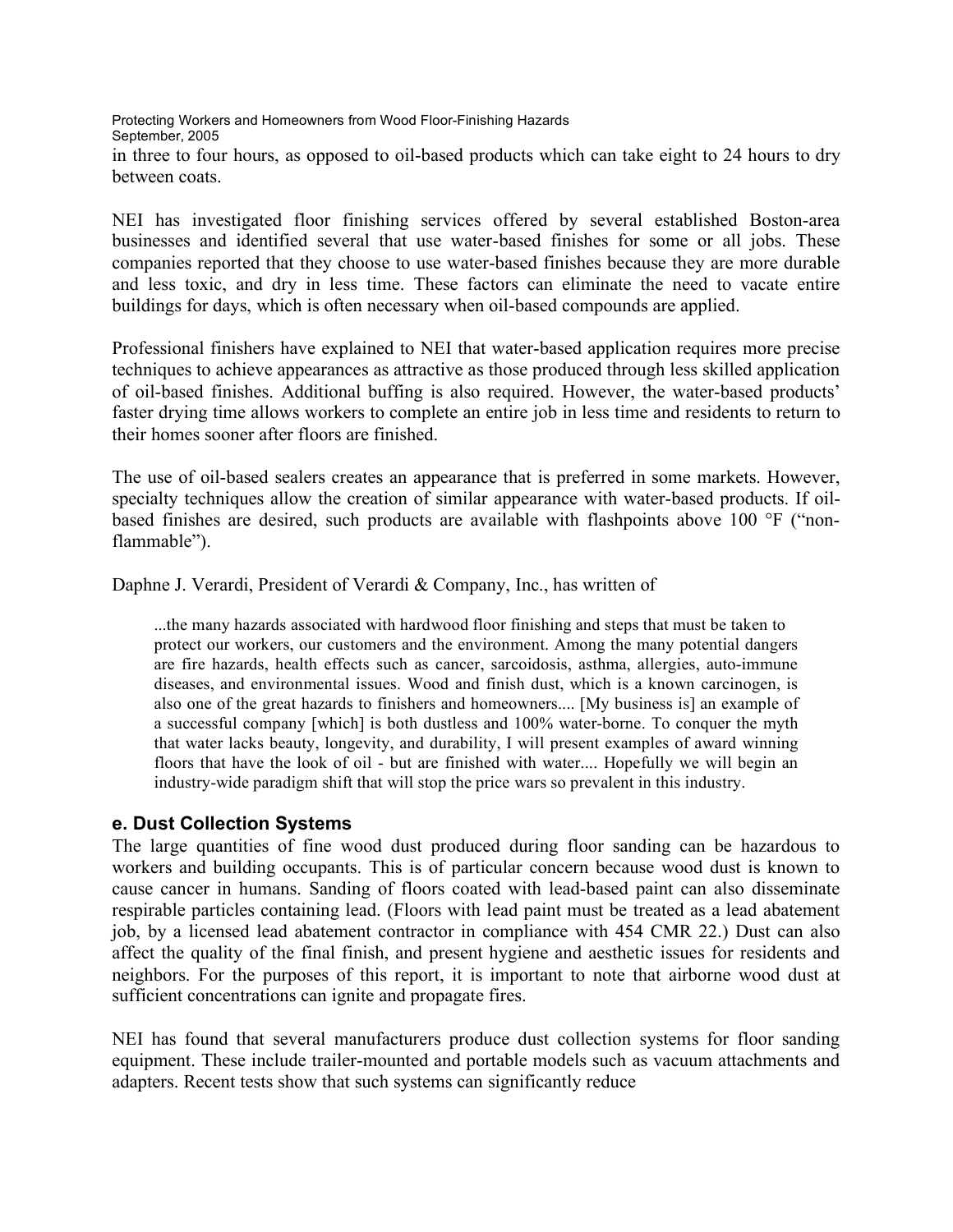airborne dust concentrations. These systems are, however, large and heavy. Small portable devices can cost between \$1000 and \$9000; trailer mounted units can cost \$20,000 to 50,000.

#### **f. Barriers to Change**

The hardwood floor finishing industry is composed of a wide range of large and small companies. Small companies face challenges in obtaining the capital necessary for investment in control devices such as dust collection systems. They may also lack access to training in the techniques for successful application of water-based products or to basic health and safety information. Small companies may engage in intense competition and seek the least costly approach to completing jobs. In the short run, this can include use of the less expensive oil-based compounds and replacing initial coats of finish with flammable lacquer sealer.

Increasing numbers of Boston hardwood floor finishing businesses are owned and operated by Vietnamese immigrants. The Dorchester-based economic development agency Viet-AID recently found that, of 144 flooring contractors registered in Boston, 127 have Vietnamese surnames. It is likely that many other companies are unregistered.

With little access to training in finishing techniques or health and safety, and virtually no Vietnamese-language information on the industry and its hazards, many of these companies rely on word-of-mouth and product distributors for advice on products and practices. Yet, some distributors do not stock or promote safer products.

Viet-AID's experience with floor finishers supports NEI's: in the absence of adequate training, many floor finishers lack confidence in the quality of water-based finishes. Some floor finishers report that they are neither as shiny nor as durable as oil-based finishes. Viet-AID and NEI have also heard this belief expressed about lower-VOC oil-based finishes. Some companies have reported that consumers have rejected water-based products or simply prefer the appearance of floors finished with lacquer sealers followed by oil-based finishes. These beliefs also highlight the need for education and outreach to consumers as well as businesses about product options. Small companies may also lack understanding of the cost-benefit tradeoffs of using nonflammable products. As described above, much faster drying times can allow companies to perform more jobs with water-based products over a shorter period of time. Reduced needs to vacate homes and buildings, lower levels of solvent vapors, and fire prevention also increase the attraction of these products for consumers. However, the greater cost of water-based products (\$30-\$90 per gallon versus \$10-\$30 of oil-based finishes) and the more difficult application may leave floor finishers with the impression that these products are less profitable to use.

#### **g. Resources and Opportunities**

Recent legislation has proposed licensing of hardwood floor finishers, sanders and installers as a mechanism for improving the safety of floor finishing for homeowners and building occupants as well as contractors and their employees. Licensing would allow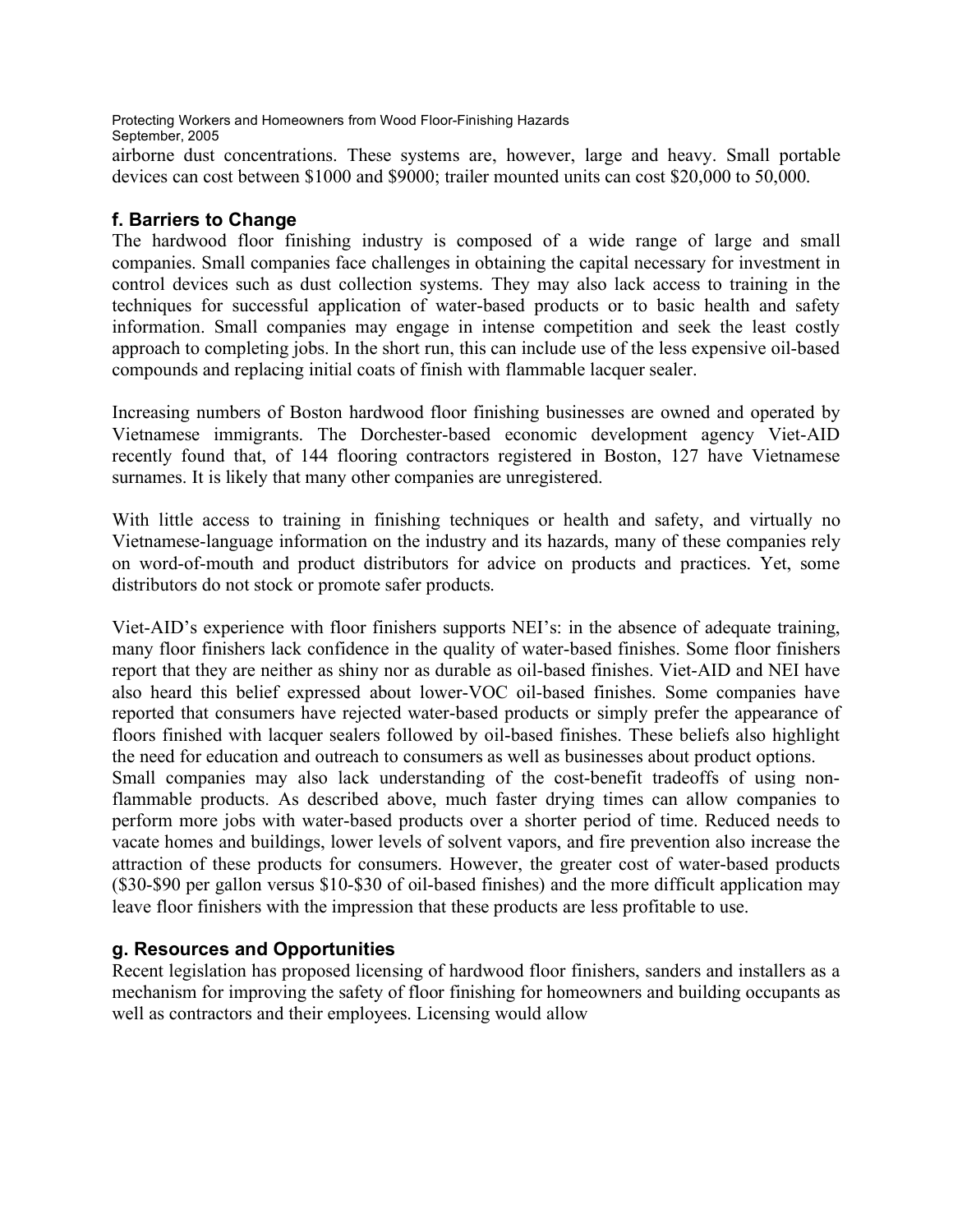the Department of Labor and Workforce Development to prescribe requirements for licensure, which could include training and demonstrations of competency, oversight by a board, and fees and registration charges. Such required training would provide opportunities to disseminate information on selecting new and improved products, equipment and best practices. 14 15

One advantage of licensing is the opportunity to require health and safety training. A study conducted by the Center to Protect Workers' Rights showed that mandatory training of painters led to improvements in use of fans and respirators.<sup>15</sup> Potential drawbacks of licensing might include discrimination, driving of businesses underground to avoid fees and requirements, and the creation of a two-tiered system. <sup>16</sup> The integration of affected communities and their organizations in the development of licensing regulations will help avoid these consequences and produce more effective change.

The Vietnamese-American community is rich in social and business networks. Organizations such as Viet-AID have an accomplished history of improving the economic and occupational prospects of Vietnamese-American workers. Viet-AID is committed to improving both the safety and economic viability of hardwood floor finishing. This organization boasts expertise in small business development, purchasing cooperatives, marketing and outreach, translation, and adult education.

Viet-AID leaders have developed extensive trust and respect in the community. To date, they have identified several local business owners and distributors who are interested in working with them to improve hardwood floor finishing.

The Massachusetts Toxics Use Reduction Institute (TURI) has taken national leadership in the identification, development, and testing of environmentally preferable products. TURI's specialties include surface coatings. Safer and healthier products used in households are actively promoted through TURI partners such as New Ecology, Inc., whose Green CDCs program assists Massachusetts community development in developing healthy homes.

Viet-AID found that some 70 of Boston-registered floor finishing companies operated by Vietnamese-Americans are based in Dorchester. The Dorchester Occupational Health Initiative (DOHI), an environmental justice project funded by the National Institute of Environmental Health Sciences, is charged with outreach and education designed to improve the environmental and occupational health of Vietnamese-American floor finishers, nail salon workers, and other specific groups.

DOHI partners include Viet-AID, NEI, the Massachusetts Coalition for Occupational Safety and Health, UMass Lowell, and Bowdoin St., Dorchester House, and Codman Square Community Health Centers. This unusual combination of community-based organizations, safety and health advocates, health centers, and academic researchers permitted the synthesis of experience and information presented in this report.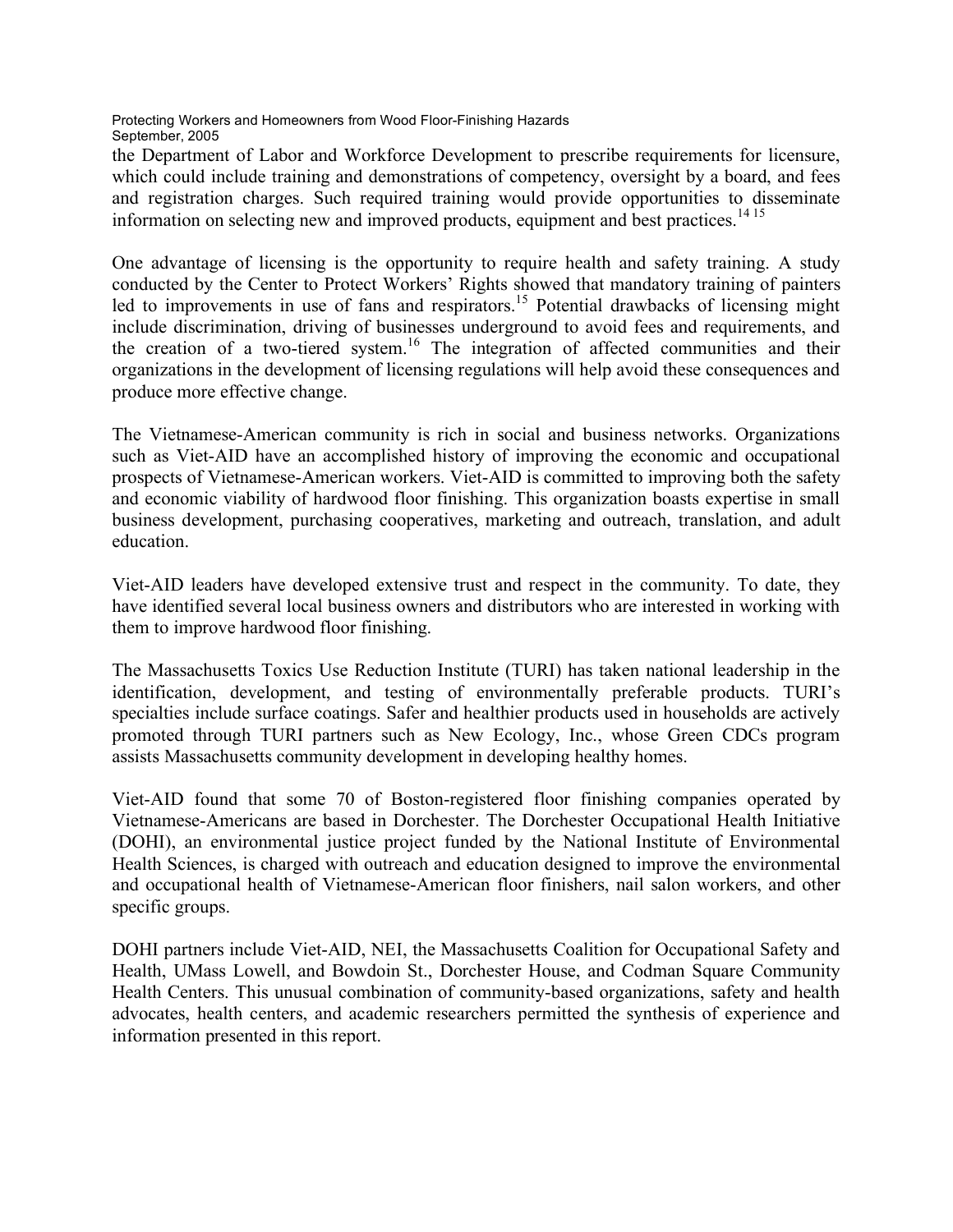Over the next year, DOHI will focus on developing linguistically and culturally appropriate outreach and education materials for Vietnamese immigrants in the hardwood floor finishing sector in Dorchester. DOHI will also strive to support leadership circles of small businesses and distributors interested in improving health and safety in this industry. These activities represent an important resource for the Commonwealth in preventing further fires caused by floor finishing and providing a mechanism to promote products with fewer health and environmental effects.

The Massachusetts Division of Occupational Safety (DOS) oversees licensing of asbestos and lead contractors. The OSHA Consultation program within DOS can provide free assistance to small businesses. Forms of assistance include on-site air monitoring, evaluation of Hazards Communication Programs, electrical safety, flammable liquids safety, personal protective equipment, and other compliance issues, and training on all aspects of health and safety.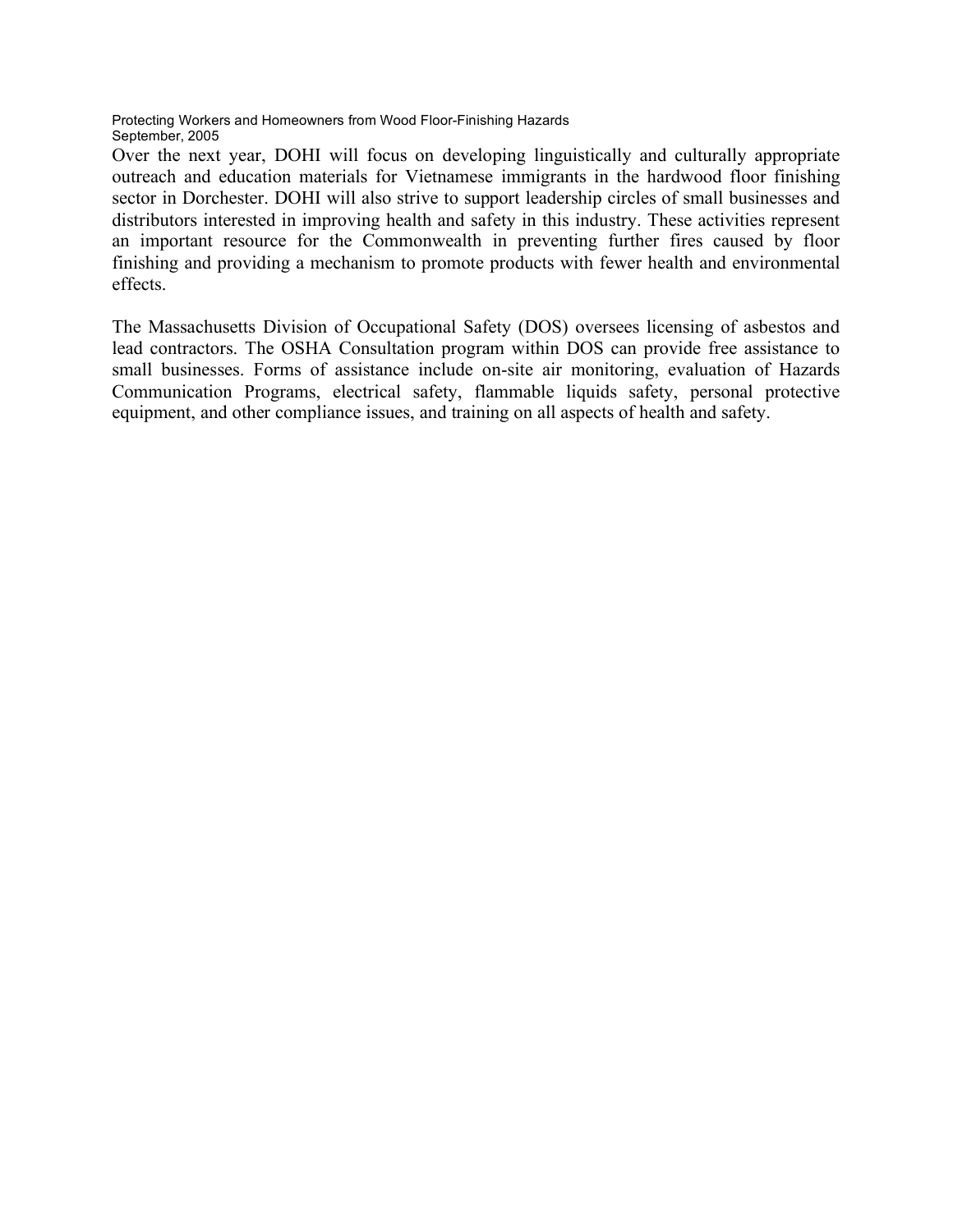# **3. DETAILED RECOMMENDATIONS**

1. Establish a licensing program for floor refinishing businesses, as proposed in House Bill 3375. To ensure that the program is effective and accessible to people from diverse cultural and economic backgrounds, take immediate steps to form an oversight committee which comprises all affected stakeholders, including workers, small businesses, community organizations, labor unions, and environmental and health and safety experts.

a. Involve community-based organizations, labor unions, homeowners, small businesses, and other local floor finishing businesses together with the appropriate state agencies in developing licensing requirements and packages of incentives.

b. Include requirements for using dust collection systems, labeled products, and proper protective equipment; receiving and providing training on products and alternatives, fire prevention practices, and protective equipment; proper handling of waste and dust; proper storage of products; labeling all containers to which products are transferred.

c. Develop a list of safer and healthier products and practices that is more extensive than a list of minimum requirements for licensing. Of this list, define minimum numbers and types of specifications that are required for licensing. Define additional numbers and types of specifications for which compliance would qualify businesses for "Green Business" certification.

d. Publicize licensing requirements to employers, consumers, contractors, and public agencies. Include formats, venues, and languages accessible to contractors.

e. Require contractors to provide information about options and impact of each product to be presented to homeowners.

f. Maintain lists of licensed contractors on the Commonwealth of Massachusetts website

2. Require the use of non-flammable floor finishing products with flash points at or above 100° F in place of flammable products with flash points below 100° F. Require both sales and use of non-flammable products.

a. Prohibit sales of flammable floor finishing products for indoor use. Require that products sold for indoor use have flash points > 100° F.

b. Prohibit use of flammable floor finishing products indoors. Require substitution with products with flash points  $> 100^{\circ}$  F. Institute small business assistance and incentive programs to help floor finishers avoid the use of flammable sealers.

c. Fund the Massachusetts Toxics Use Reduction Institute (TURI) or other appropriate agency to develop standardized product labels in languages understandable to the majority of users, with symbols or color-coding where appropriate.

d. Require that products sold in Massachusetts have standardized, understandable labels with sufficient warnings in understandable languages, and that they be used on containers that have products transferred to them.

e. Require standard multi-lingual labels for all flammable floor finishing products indicating that they are prohibited for indoor use in Massachusetts.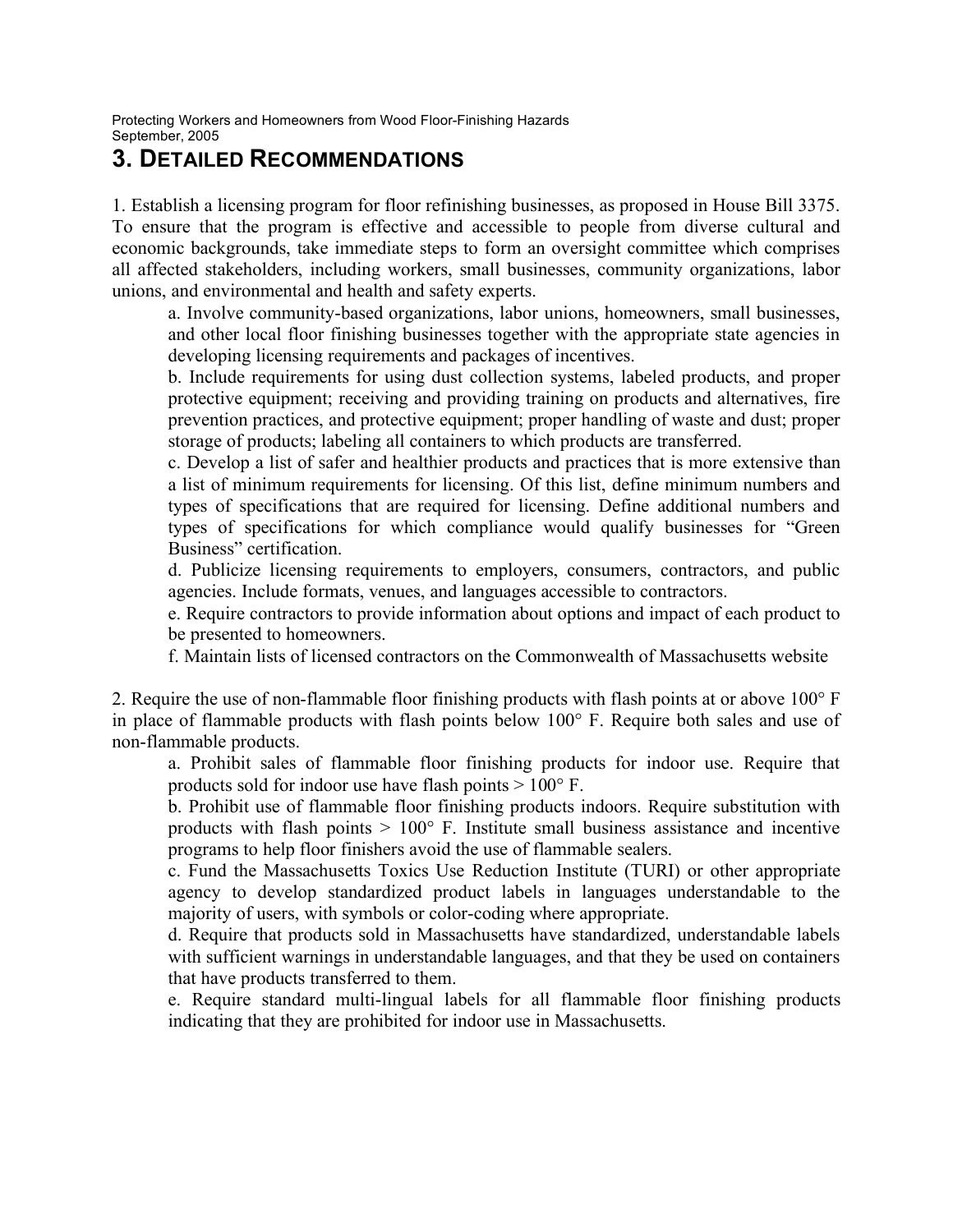3. Actively promote the purchase of safer products and encourage sustainable practices:

a. Establish economic supports for floor finishers to meet licensing requirements, such as small business grants, matching grants, loans, tax credits, and reductions in insurance rates.

b. Promote state procurement through the Massachusetts Environmental Purchasing Program and consumer purchasing by enacting requirements for those participating in state housing rehabilitation programs.

c. Provide tax credits for distributors according to proportion of safe products stocked in their warehouses or sold.

d. Require consumers participating in housing rehabilitation grant and loan programs to use preferred products.

e. Develop a list of safer and healthier products and practices that is more extensive than minimum requirements for licensing. Define numbers and types of specifications that are required for licensing, and additional specifications for which compliance would qualify businesses for "Green Business" certification.

f. Provide grants and loans to community development corporations, the Toxics Use Reduction Institute, and other organizations to provide linguistically and culturally accessible technical assistance, training and loan funds for "greening" of small businesses. This includes bulk purchasing, purchasing cooperatives, and marketing.

g. Maintain and publicize lists of contractors with green certification for new homeowners, renovators, housing agencies, and consumers.

h. Encourage Green Buildings guidelines to include hardwood floor finishing practices and products in their point systems.

4. Partner with the Dorchester Occupational Health Initiative to develop, distribute, and promote culturally and linguistically training materials on safer and healthier products and practices. Extend these efforts throughout the Commonwealth.

a. Disseminate and promote educational materials and training programs on hazards and safe, high quality alternatives in floor refinishing.

b. Target these audiences in the design and dissemination of information: the general public, product distributors, contractors, public agencies, and floor finishers.

c. Distribute the materials through public safety agencies, economic development agencies, small business services, housing agencies, and public housing programs.

5. Protect and Educate Consumers

a. Require contractors to provide information about options and impact of each product to be presented to homeowners.

b. Implement an outreach program to inform the public about hazards and alternatives in floor finishing; licensing requirements; fire prevention; green certification; and consumer rights and responsibilities.

c. Target retail outlets and media aimed at people planning to renovate their homes, and contractors in sectors where floor finishers are subcontracted.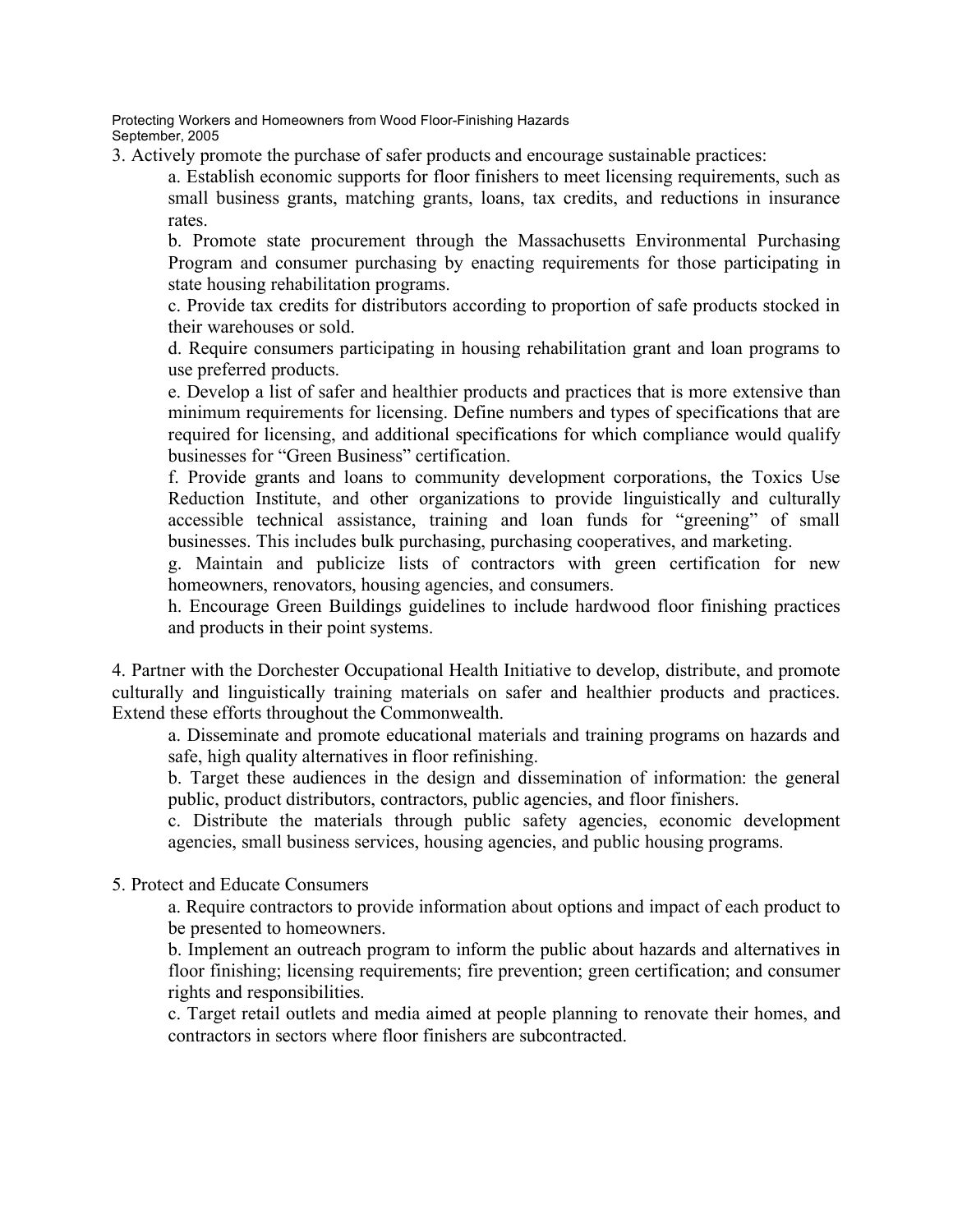6. Promote Research

a. Contract or perform full cost/cost-benefit accounting for standard and alternative products (including fire prevention, VOC air pollution, lead dust, length of time that rooms with finished floors must be evacuated, etc.).

b. Provide grants or loans for process innovation research.

c. Form an ongoing public/private task force for the identification and development of safer wood finishing products and practices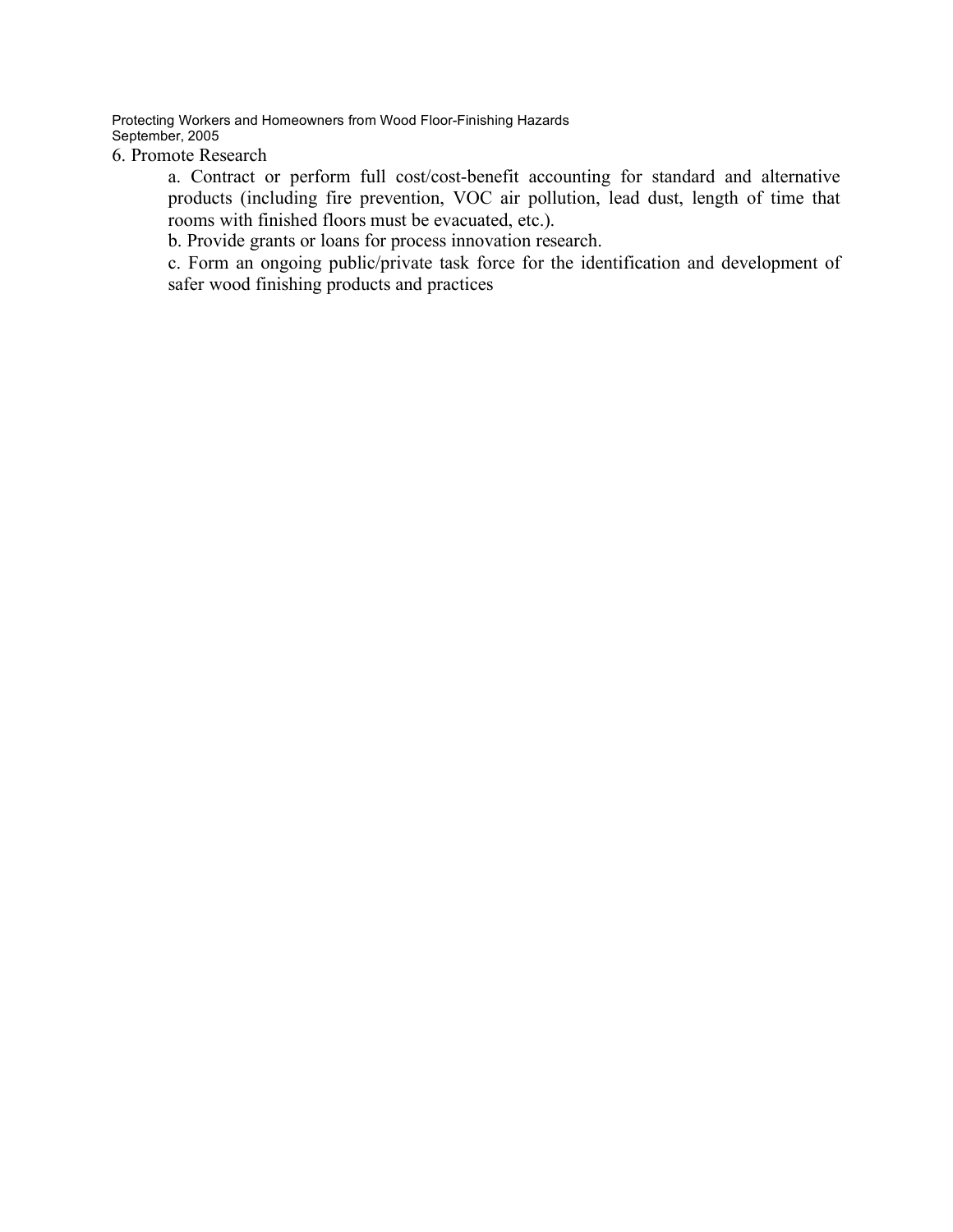# **4. APPENDICES**

#### **a. News Reports**

**"Solvents Can Be Deadly, So Choose Alternatives"**  *The Toronto Star* November 17, 1991, Pg. E1 BY R.G. CONDIE SPECIAL TO THE STAR

On Oct. 18, The Toronto Star reported the death of two men.

While they were applying a lacquer finish to a new, unfinished, hardwood floor a fire had broken out; then there was an explosion.

Ching Chan died of a suspected heart attack after helping his friend out of the burning building.

The friend, Chung Chow, died later from third degree burns to 95 per cent of his body.

"The force of the explosion was so great it blew most of the brick off the back of the house and gutted it from basement to roof," Sergeant Miles of York Region police told reporters.

What makes this tragedy even more disturbing is that it did not need to happen. The homeowner might have taken advantage of the many prefinished hardwood installations available today. Or he could have used a water-based finish and stain, instead of one containing deadly solvents.

In August of this year, Nick Parashakis was working in his basement when solvent vapors from a lacquer floor-finishing job ignited. The floor being finished was in a room in another part of the house.

When he ran dazed from his burning home, a knowledgeable neighbor placed Parashakis under a shower to cool and stop the burning.

Parashakis was hospitalized in critical condition, suffering second degree burns to his upper body, with burns to his back, chest and arms. His eldest daughter was also examined as her hair and eyebrows were singed. Both have since recovered from the trauma.

But damage to the home was estimated at \$ 200,000, from what Mississauga fire chief Gordon Bentley termed a "major fire."

"The two alarm fire gutted the basement and spread up the open staircase and through walls to the main and second floors," Bentley said. Again, this fire could easily have been avoided.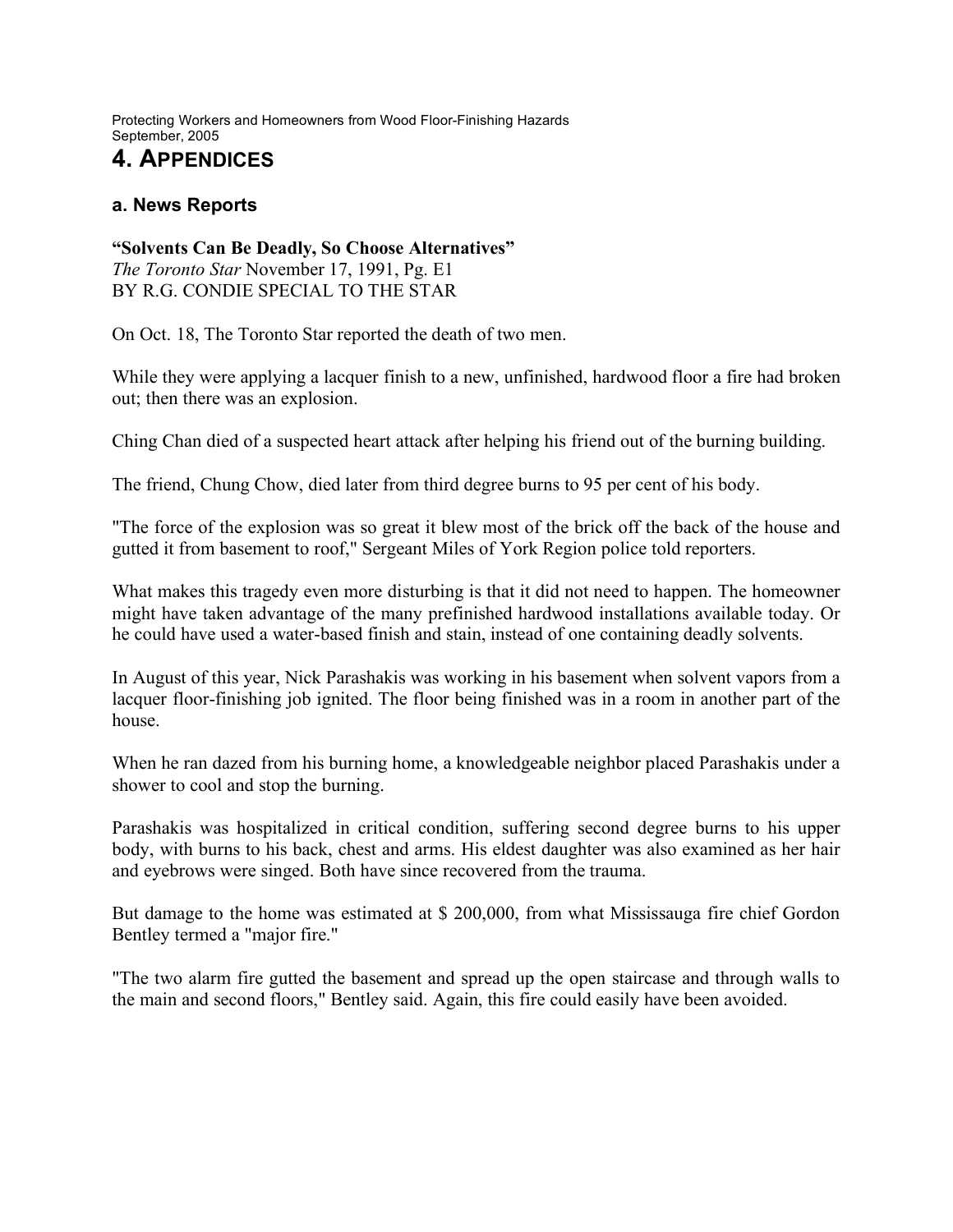I looked up the Yellow Pages, found a firm advertising the use of waterborne stains and finishes, and called Hermann Kerckhoff of Hermann Flooring.

Kerckhoff confirmed that when he does a job for a customer he uses BonaKemi water-based products for his own safety, both from toxic fumes and flash fires.

He is also able to complete a floor job without having to ask his customer to turn off all sources of flame and electrical spark and vacate their building for days.

Kerckhoff uses Pacific Strong, part of the Pacific Finishes line, which is formaldehyde free, odor-free, non-flammable, resistant to most chemicals, giving a no-wax finish which will not "amber" or yellow with age as lacquers do.

It is available to the public in Toronto from Barwood Flooring.

This product is only one of a number of water-based alternatives to the explosive nitrouscellulose wood finishes that caused the preceding tragedies. Some other examples:

In 1990, Mel Thompson of North York was heating a solvent-based driveway sealer on his stove when it caught fire, burned his face and arms, and did an estimated \$ 125,000 worth of damage to his home.

Jerome Chambers of King City was using a welding torch in the same room as a can of contact cement, when flames arced, ignited the can, eventually doing \$ 60,000 worth of damage to his new kitchen.

Open windows

Solvents are deadly.

They are often both toxic and explosively flammable. Cans of contact cement, wood fillers, wood finishes, caulking, floor cements and a range of other products all prominently display the warning logos provided by the Federal Department of Consumer and Corporate Affairs.

Believe the warnings. These products are dangerous.

Heed the advice about turning off all sources of flame or spark, about ventilation, and safety.

Warnings to ventilate are too often ignored during Canadian winters, with tragic results. Solvents creep. They will leave the source, move lower and across floors, accumulating in unventilated rooms until often the slightest spark sets them off to flash back to the unsuspecting user.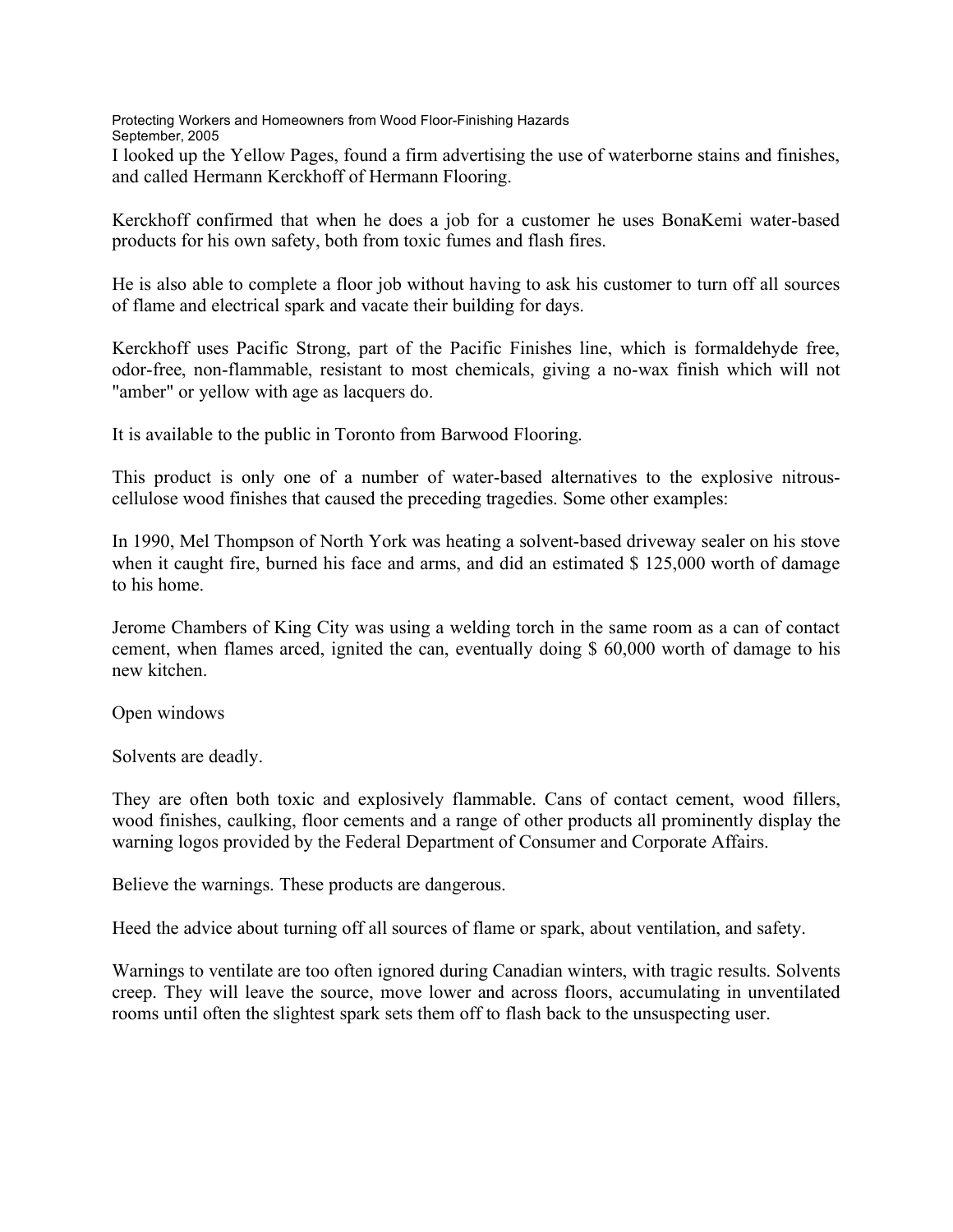Protecting Workers and Homeowners from Wood Floor-Finishing Hazards September, 2005 One fire marshal recounted the story of a woman using gasoline to wash off rubber gloves.

The fumes left the gasoline-filled pan in her kitchen sink, crept downstairs to find her furnace pilot light, then flashed back to light the pan and her gloves.

With few exceptions today, whenever a consumer is offered a solvent-based product, there is an available water-based latex, or silicone, non-toxic, non-flammable alternative.

In the case of the floor finishes, Chan and Chow saved about \$60 a gallon.

On the other hand, Chambers could have been safe with a product costing more per can but really less expensive because it offers greater coverage. Latex-based contact cements tend to also be more resistant to heat and water, once cured.

Many alternatives

With a few minor exceptions, The Borden Company is phasing out all solvent-based products.

Lepages offers homeowners and contractors non-toxic, non-flammable water-based contact cements, deck and furniture stains, wood stains, concrete floor coatings, wood fillers, textured coatings, spackling compounds, silicone-based sealants, and caulking. In the past six months it has introduced a line of floor adhesives to safely apply just about any kind of flooring.

Chembond also makes a water-based contact cement, has an established line of flooring cements, and is the only one I know who makes a latex-based wall panel adhesive.

Flecto makes a water-based Verathane.

There is no excuse for putting anyone's life in danger from flash fires or toxic fumes.

There is no excuse for subjecting the environment to unnecessary toxic solvent fumes.

The alternatives are available. If you can't see them on your dealer's shelves, ask for them.

Our federal government is recognizing the problems, and tightening Volatile Organic Compounds (VON) regulations and labelling requirements.

But unless Canadians want to go the way of Californians and ban the sale and use of solventbased products, because of damage to the environment, the choice of what to use remains with the consumer.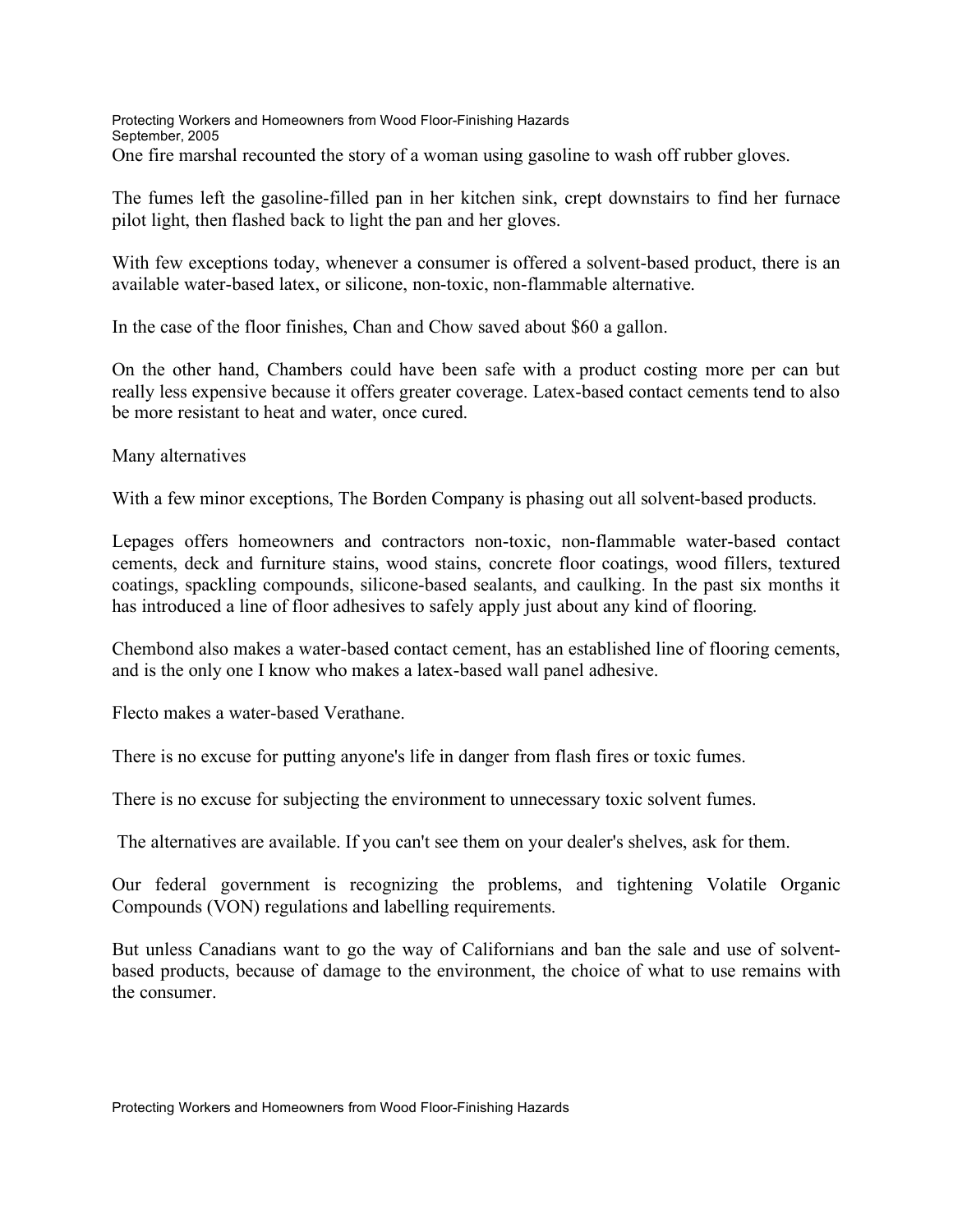September, 2005 **"Man Badly Burned in Explosion Police Say a Pilot Light Apparently Ignited Fumes in a Room Where He Was Refinishing the Floor"**  *The Post-Standard* (Syracuse, NY*)*, August 28, 1998, Pg. B3 BY PETER ORTIZ The Post-Standard

A man suffered severe burns Thursday in an explosion at a north side apartment he was helping to renovate, Syracuse fire officials said.

Steve LeBeau, 49, of Manlius was refinishing the floor of Apt. 5 at 1817 Burnet Ave. when the explosion blew out a window in the six-unit building about 6:40 p.m., Deputy Chief George Hart said.

LeBeau ran from the building screaming, said John Steves, a painter who was outside the building. The fire was out, but LeBeau's clothes had disintegrated in the blast, Steves said.

LeBeau was listed in critical condition early today at University Hospital, a nursing supervisor said. He suffered burns over his entire body, Hart said.

Syracuse police said LeBeau, who runs Hardwood Floors by Steve LeBeau, was using a lacquer varnish to finish a wood floor when the fumes ignited. Police said preliminary indications are that a stove pilot light caused the blast.

It appears the explosion was accidental and that the room was not properly ventilated, police said. Steves said LeBeau had told him there was no ventilation.

The apartment LeBeau was working in sustained extensive fire damage, Hart said. Other apartments sustained minor damage.

Patricia Parker said she was in an apartment beneath LeBeau when she heard the blast. She went outside, where she saw LeBeau.

"I grabbed wet towels and applied them to his bones," Parker said. "I never saw anything like it, and I hope I never do anymore."

LeBeau remained conscious, Parker said. Donald Christian Sr., who works for Steves Painting and Decorating, said the varnish caused major damage to LeBeau's skin.

Steves said he has known LeBeau professionally for more than 20 years and was a little shocked at how the explosion could occur.

"I really feel sorry for the guy," Steves said. "If you knew him you would think he is a prince of a man."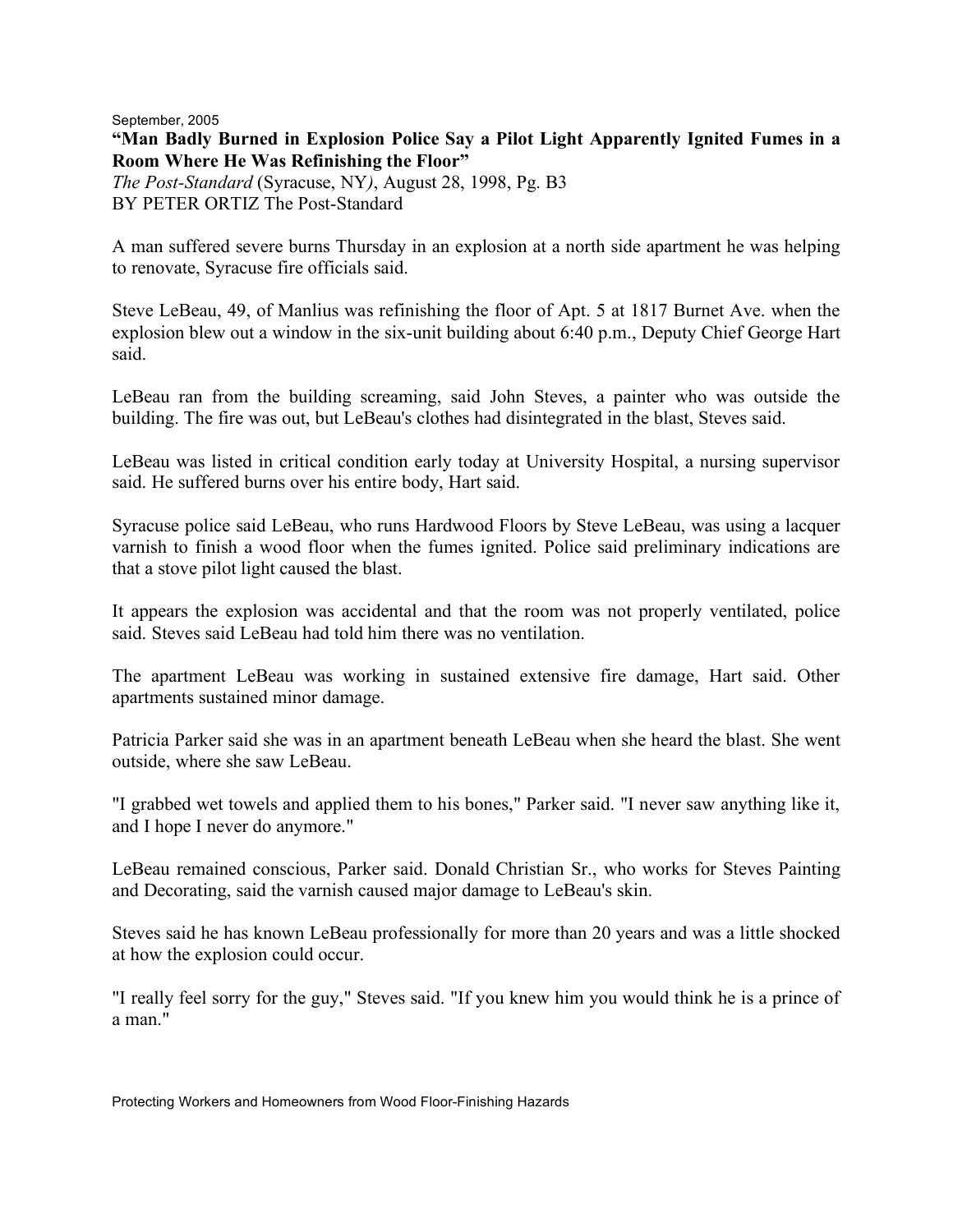September, 2005 **"Manlius Man Dies of Injuries from Blast"**  *The Post-Standard* (Syracuse, NY), September 2, 1998, Pg. B3 BY PETER ORTIZ

A 49-year-old Manlius man, burned in an explosion Thursday, died Tuesday night.

Steve LeBeau was refinishing an apartment floor with a lacquer varnish at 1817 Burnet Ave., Syracuse, when vapors touched off an explosion.

Syracuse fire investigators said a pilot light from a stove ignited the fumes. LeBeau was at University Hospital when he died, a nursing supervisor said.

#### **"Super Escape in Building Blast"**

*Daily News* (New York), July 29, 2004, Pg. 26 BY TONY SCLAFANI and MELISSA GRACE DAILY NEWS STAFF WRITERS

A BUILDING SUPERINTENDENT leaped from a third-floor window in Brooklyn yesterday, narrowly escaping a flash explosion caused by trapped polyurethane fumes, officials said.

Samuel Cantres suffered only a broken arm after falling 20 feet to the concrete floor of a garden behind the Brooklyn Heights co-op at 40 Clinton St., officials and neighbors said.

The 2 p.m. blast was so powerful, it punched a wide hole into the apartment next door and knocked a woman across her living room in a third unit on the floor.

"I'm just happy to be alive," said Sandy Phillips, who was shaken but otherwise unhurt.

The 43-year-old super was refinishing a parquet floor in apartment 3P with a polyurethane seal when the room went up in flames, said George Perez, the building's handyman.

The cause of the fire is under investigation but officials said it appeared the room had not been properly ventilated. Fire officials said the explosion could have been ignited by a flame or an electrical discharge.

"With the fumes, one spark will cause what happened," said Deputy Chief Peter Campbell, adding Cantres was fortunate he was not burned and "lucky he was only working on the third floor."

Cantres, a father of four, was in serious but stable condition at Bellevue Hospital yesterday, officials said. While the vacant studio apartment was charred, the neighboring homes that were damaged did not burn. Building Department officials said the 12-story co-op suffered no structural damage and that no one was evacuated.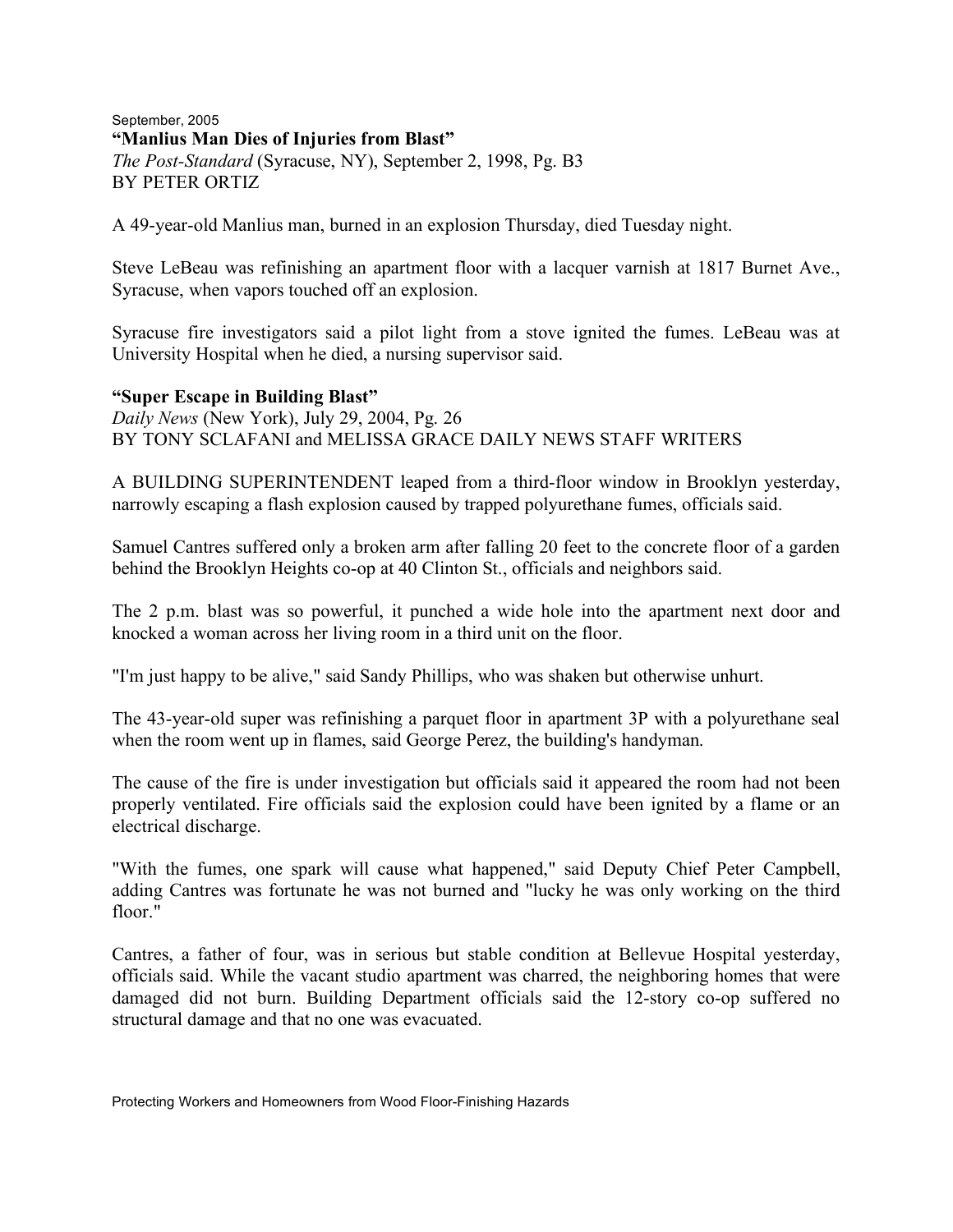September, 2005 An upstairs neighbor said his place was undisturbed.

"It's unbelievable, none of my pictures, none of the lamps, were askew," said Victor Strammiello, 69.

#### **"Worker Burned in Fire at Jackson's Ranch"**

The Associated Press November 1, 1993, Monday, AM cycle DATELINE: LOS OLIVOS, Calif.

A fire damaged an office at Michael Jackson's lavish Neverland ranch Monday, burning a worker and sending a Jackson employee to the hospital for treatment of smoke inhalation.

The fire was started by a worker who was refinishing a hardwood floor with a flammable liquid, said Santa Barbara County fire Capt. Charlie Johnson.

"As he was scrubbing the floor with steel wool he went right over a brass electrical plate," Johnson said. "The fibers from the steel wool apparently ignited and because of the vapors in the air it started a flash fire."

The 27-year-old worker was treated at Santa Ynez Hospital for second-degree burns on both hands. A 31-year-old woman who works at the ranch was treated for smoke inhalation.

The fire caused \$ 5,000-\$ 7,000 damage to the 600-square-foot office and an adjacent reception room. The extent of damage to the rooms' contents wasn't known.

Jackson was in Mexico City on Monday as part of his "Dangerous" world concert tour. The ranch 100 miles north of Los Angeles features such attractions as a zoo, giant Ferris wheel and water slide.

**News 4 Texas At Nine,** July 13, 2002, Saturday PM

KDFW-TV

#### Video Monitoring Services of America

Explosion. A Chemical explosion in Mesquite happened today on Paddy Street. They were refinishing a hardwood floor it ignited a flash fire more than an explosion. Interview -Mark Noble, Fire Dept describes what happened. I ;Varlene Cox says she is not worried about the house but the people involved. All three men were seriously burned and rushed to the burn center at Parkland Hospital.

Graphic - Jeremy Groom is in critical condition, Thomas Smith is in Critical Condition and Vincent Pineda is in Serious condition.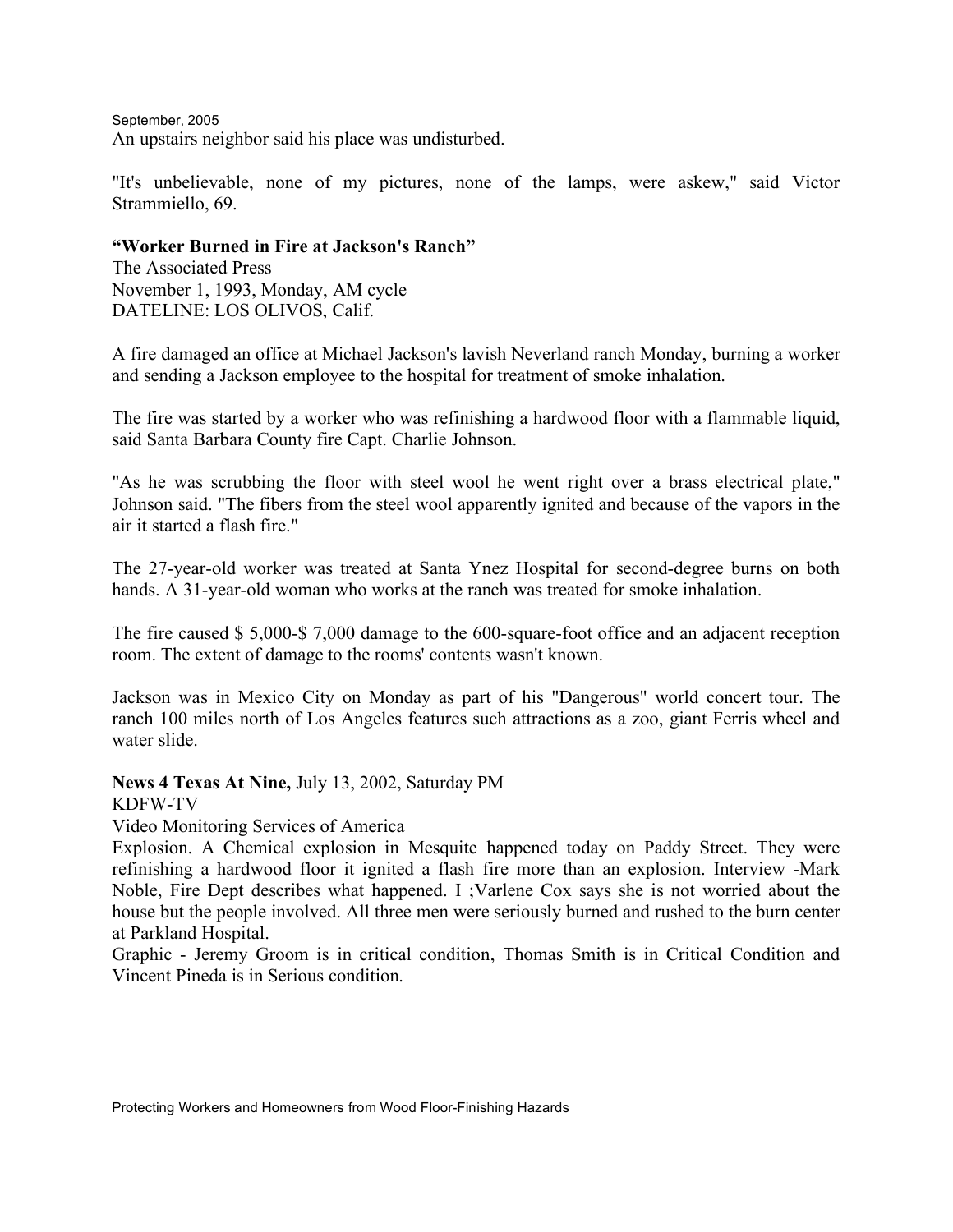#### September, 2005 **b. Article on Lacquer Sealers**

#### **woodfloordoctor.com**

http://www.woodfloordoctor.com/\_product\_reviews/articles/lacquerfinishfloorfires.shtml accessed September 7, 2005

#### **"Lacquer Finish Floor Fires"**

I hope the title of this article alarms you because every time I get news of another lacquer floor fire it brings me back about 21 years ago when a floor caught on fire right under my nose. I'll return to this later.

This first year of the millennium has been a busy year for most of us floor sanders but it seems we are still using a finish developed about 80 years ago, when high production was regularly sacrificed for safety and health. Most lacquer finishes and their poorer cousins the lacquer sealers are made from nitrocellulose (which is basically cotton and wood fibers dissolved in acids) alkyd resins and plasticizes. But it's the addition of lacquer thinner that makes this stuff so fast drying and explosive.

High solids content lacquers like Pro Fabulon (at 26%) contain enough non evaporated material that it was used at first as a tough bowling alley finish. Its fast drying properties made quick work of the coating so the lanes could be used the next day. Lacquer sealers were used as a replacement for shellac as a quick dry finish to provide a base for floor varnishes. Lacquer sealers were mopped on with a lamb's wool applicator and allowed to dry overnight. The next day you could easily buff the lacquer smooth and provide the scratches needed for the next coat of polyurethane varnish. This allowed for the floor finishing operation to be completed in just two days. But why stop here why not figure a way to put on even less finish and get a job done in one day?

Now days the very cheapest of the wood floor refinishes merely apply 2 very thin skim coats of lacquer sealer using a drywall trowel and wait 15 minutes for it to dry. Then they happily coat the floor with polyurethane and declare the shiny job done and put their hand out for the check. Now, this one day finish hasn't left time for the lacquer solvents to release and the slippery polyurethane can't get a grip on the unsecured sealer. Unfortunately these sealers are much softer than the top coat and make the harder polyurethane suffer from impact cracking. Imagine a sheet of ice covering an unfrozen mud flat, it looks safe enough until you put your foot down on it. As the polyurethane layer cracks the sealer underneath provides almost no moisture protection and after a few water spills and washings the floor starts turning gray in ever growing patches. Does this sound familiar? And then most people blame the polyurethane when the fault lies not in the product but the process (remember Doc's motto at the top of the Home page?)

But I digress. It was brought to my attention to me by my favorite carpenter that Toronto has been experiencing some rather nasty and tragic floor lacquer fires. On July 12 this year a 62 year old floor finisher named Albert Ernst was burned to death as he was applying a lacquer sealer to a basement parquet floor. His helper and the owner, by only 5 seconds, missed a fiery death as the helper came upstairs to fetch the Ephraim Gale to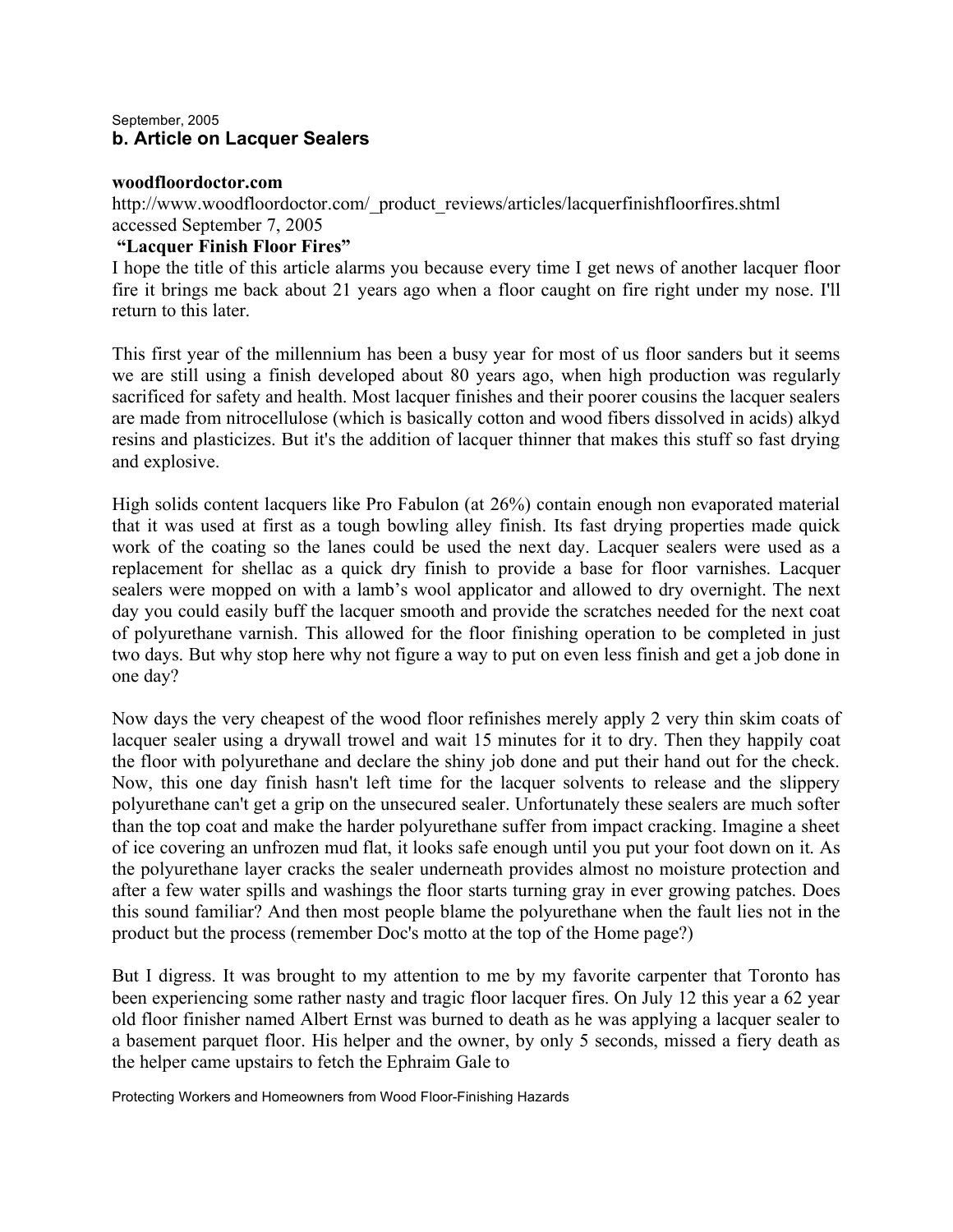bring him to see the first coat being applied. Mr. Gale yelled for Albert but the floor was burning like crazy and the smoke drove him and the helper out of the house. Even though windows in the basement were open Albert didn't realize that the solvents in lacquer are heavier than air and especially on a hot and humid day they will sink and be ignited by a pilot light, or even a spark from a fan motor used to blow the deadly fumes outside. Science lacquer sealers have a much as 80% solvent in them, a gallon of lacquer on the floor is like pouring 3 quarts of gasoline on your basement. There are arson laws against that but no restrictions on using lacquer sealers in a closed environment like your home.

I felt compelled to write this article when a few days later 68 year old Emilio Spina died with burns to 85% of his body in another lacquer basement fire. His assistant also suffered burns on his left arm and neck. It almost happened to me when 21 years ago while working for a cheap Toronto floor company. We were required to apply the lacquer sealer without the benefit of a respirator mask so I always had to supply my own. Being the newest on the crew and possessing the only mask I often had to do the nasty job of applying the lacquer with a drywall trowel on my knees. This time however I had unknowingly cut the doorbell wire with the disk on my floor edger that was incorrectly tucked under the quarter round. All I saw was a small spark of the 12 volt wire and mistook it for the many nail heads we commonly sand over. When I applied the lacquer to the front hall floor the steel tool went right to the edge where the exposed wire was and ignited the puddle of lacquer in front of me. I yelled FIRE ! and Tom the foreman came out to the top of the stairs and looked at the growing blue solvent flames at the foot of the stairs . I ducked into the room off the hall with no exit and wondered how long I should wait before I would have to smash the window to get out. But Tom, trapped upstairs got a bucket of water and heroically dashed it down the staircase onto the fire.

Well by luck or planning the full open bucket of floor lacquer was 15 feet down the narrow hall and the cool flame of the mostly alcohol fire didn't set the floor or any curtains ablaze. So the flame didn't get a chance to ignite the 4 gallons of flammable just a few paces away. The funny thing was that by the time Tom had thrown the water the fire was almost out anyway. And the damage to the floor was so minimal that we got out the sanders again and resanded the slight burned mark, shut off the electricity to the whole house and went on with cheaply finishing the floor. I suffered only some singed hair on my head and eyebrows and was more scared of the big boss's wrath than my brush with death.

Well I learned something, but not much because when I started my own company later that year in order to compete price wise we had to do the quick cheap and dangerous lacquer sealer jobs just to stay in business. It wasn't until about 3 years into my own operation that I was able to increase my prices enough to use polyurethane for all 3 coats, and decrease some of my risk. But as we got busier in the late 80's we started using a high quality lacquer finish called Pro Fabulon and it gave about the same durability as poly but we could do 2 or even 3 coats in a day. It has the same fire risk as any lacquer sealer so we are diligent about pilot lights and ignition sources. But I feel that I have been living on borrowed time. After the news about the horrendous deaths of my fellow floor mechanics I experienced a profound sadness. Imagine as I was nearing retirement (as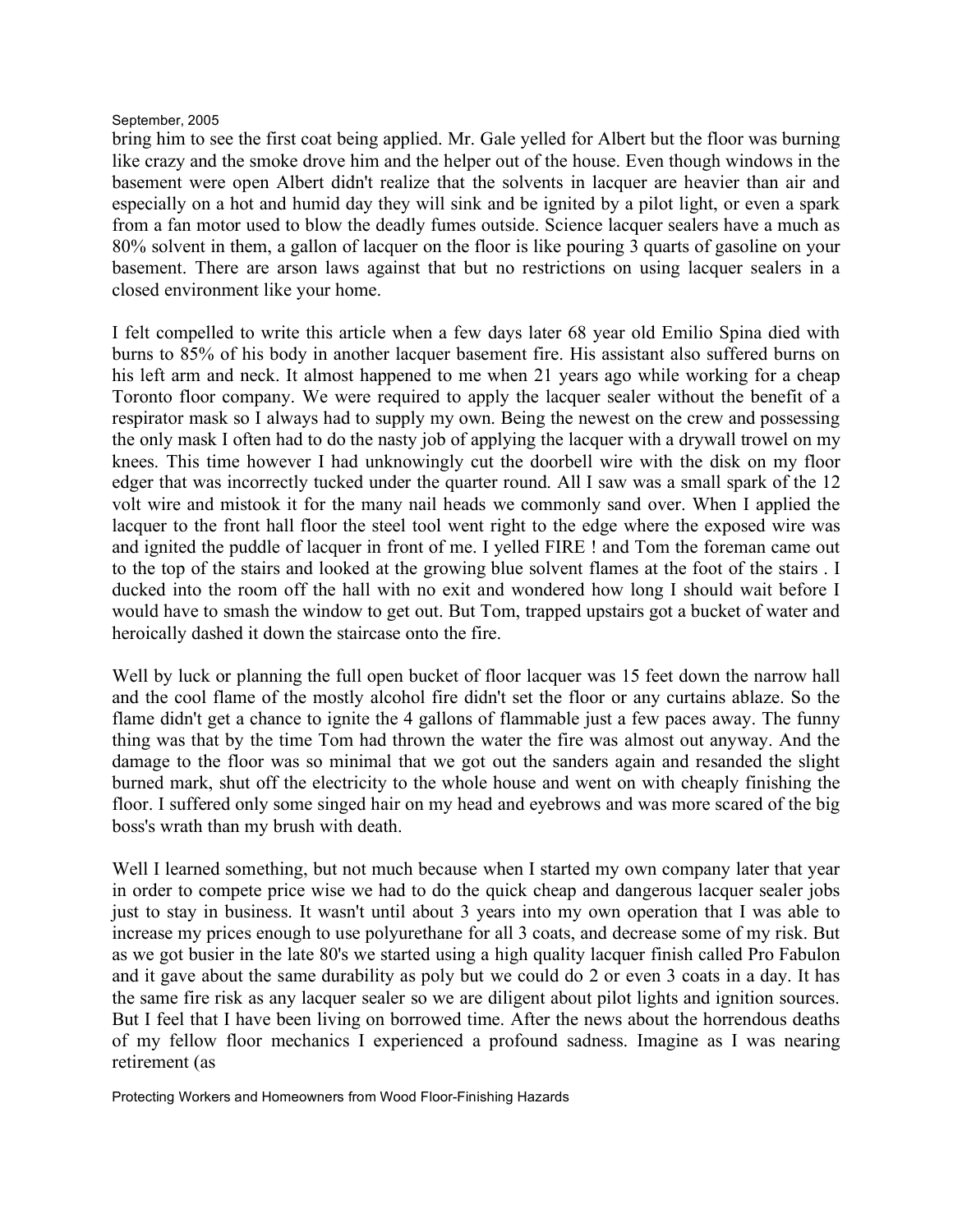these probably men were) to die a needless death on the job. The only reason that you are required to use this highly flammable floor finish is because your client wants to save some money. As you are engulfed in flames and breathing in the noxious fire you know now that a cheap floor job is worth less than nothing compared to your life.

I'll be finishing out 4 remaining contracts this summer and early fall with the Pro Fabulon and this winter will only use the less flammable oil based poly And hopefully if I can raise my prices to cover the added material and labour costs I'll switch to using the non flammable Dura Seal 1000 water based finish.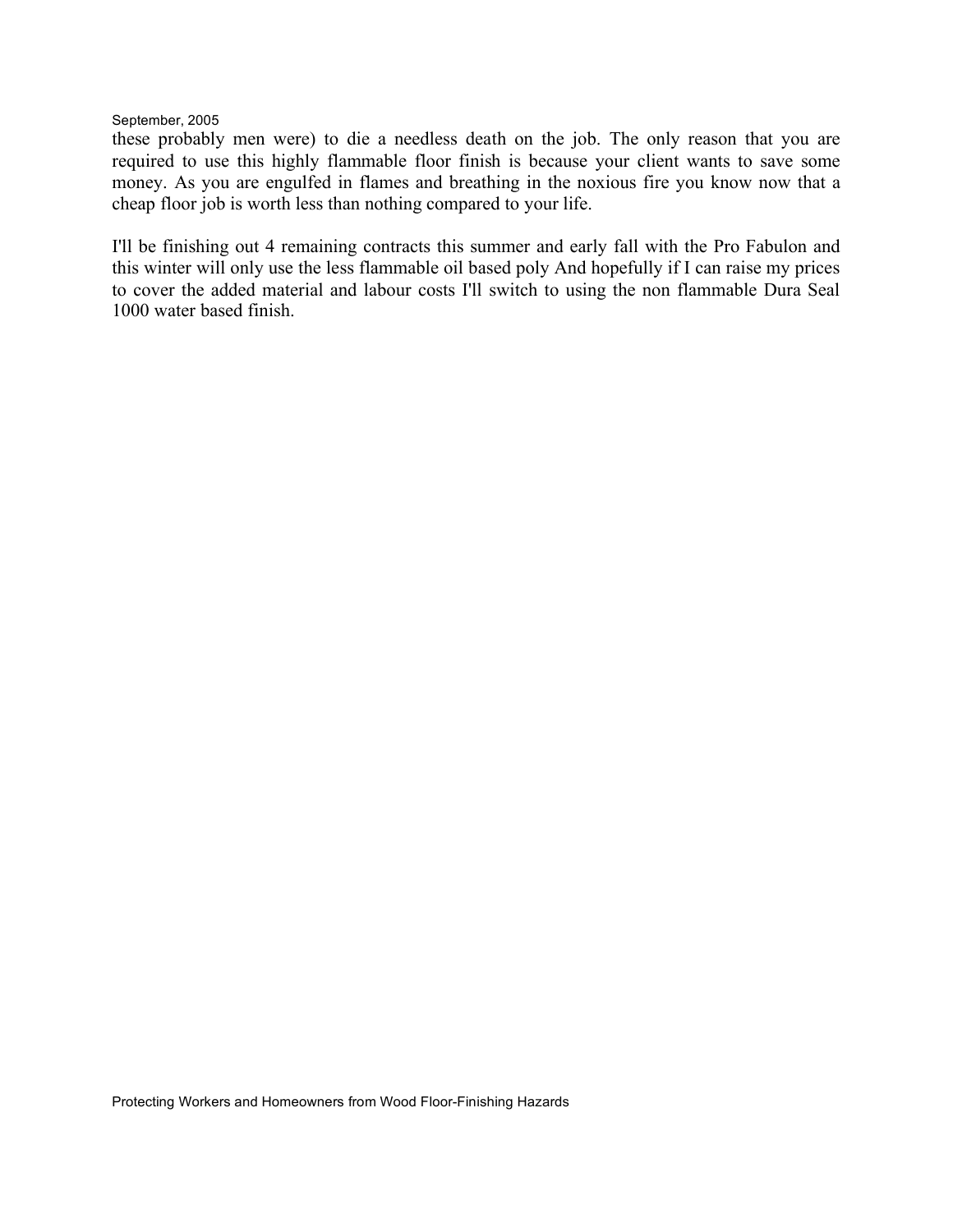September, 2005 **c. Boston Fire Department Press Release** September 15, 2004

### **PRESS RELEASE**

#### **SAFETY BULLETIN**

#### **HAZARDS ASSOCIATED WITH HARDWOOD FLOOR REFINISHING**

In light of the recent tragic event in Somerville regarding the death of two construction workers, the Boston Fire Department is issuing the following safety bulletin. This safety bulletin is designed to inform contractors, managers and homeowners to the potential hazards and dangers associated with hardwood floor installation and finishing/refinishing. Since 1995 the City of Boston has experienced more than 25 fires directly attributed to hardwood floor installation and refinishing. This resulted in a property loss value of over 1.5 million dollars. In the majority of cases the cause of the fire resulted from failure to follow the manufacturer's safety precautions in the handling, use and storage of the floor finishing chemicals.

The process of hardwood floor installation and finishing or refinishing involves the use of any number of the following kinds of products:

• **Adhesives** - For gluing wood flooring to concrete or other surfaces

• **Sealers** - Chemicals used to seal the wood surface after sanding

• **Surface Finishes** - These finishes remain on the surface of the floor and form a protective coating

Contractors must be thoroughly familiar with the manufacturer's instructions and safety precautions associated with the products in use. Building managers and property owners should question their contractor as to the type of finishing chemicals the contractor is planning on using. In particular they should request from the contractor a copy of the manufacturer's safety precautions and review those sections pertaining to flammability and health hazards.

#### **Improper handling of these products may present the following hazards: Fire or Explosion**

The use of these chemicals in poorly ventilated or enclosed areas may cause a significant buildup of flammable vapors. A spark or open flame could ignite the vapors causing a fire or explosion.

#### **Health and Environment**

Refinishing can create a large amount of dust from sanding. There is also the potential for chemical emissions from the sealer or surface finish. These products contain organic solvents and other substances: polyurethane, urea formaldehyde and various resins.

Workers who improperly handle the products can be exposed to high levels of vapors.

Prolonged and repeated exposure may produce adverse health effects.

#### **Safety Recommendations**

• Always follow all of the manufacturer's safety precautions.

• All open flames and sources of ignition that may be present or within the heating or ventilation systems must be eliminated (example: pilot lights, electrical motors, open flame or smoking).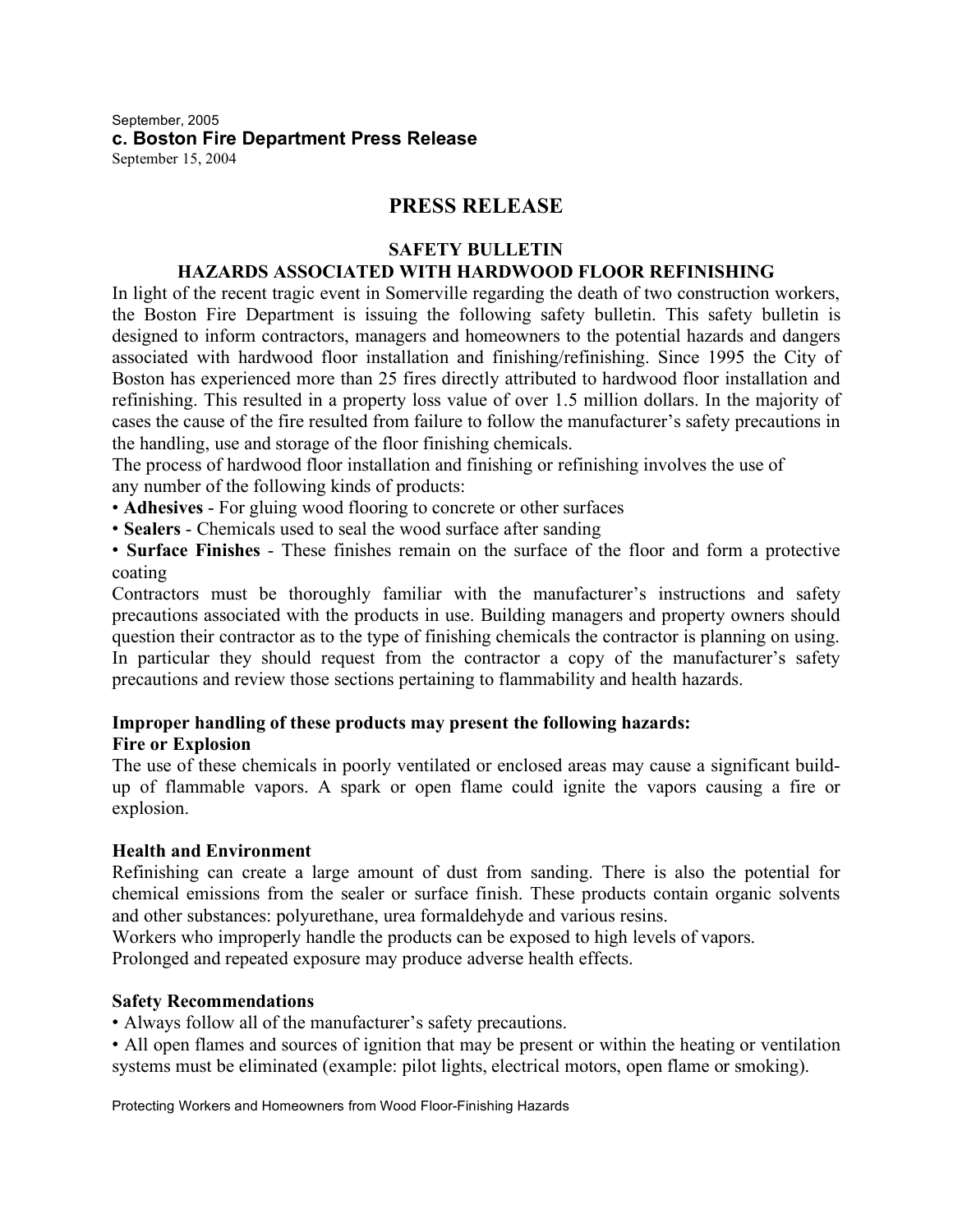- Adequate ventilation must be provided per the manufacturer's recommendation.
- Adequate respiratory protection shall be provided and used.
- Less flammable or non-flammable products should be used when available.
- Less toxic products should be used when available to prevent adverse health effects in workers.

#### **The Law**

Commonwealth of Massachusetts regulations to date:

Flammable Liquids used for Floor Refinishing

527 CMR 14.03 (6) allows recognized tradesmen or artisans to have and use 5 gallons of flammable liquids without obtaining a permit, provided it is removed from the building or structure upon completion of each working day.

They must have a suitable fire extinguisher of a least 1A-10BC rating available at all times.

527 CMR 14.04 (8) in locations where flammable vapors may be present, precautions shall be taken to prevent ignition by eliminating or controlling sources of ignition. Sources of ignition shall include open flames, lightening, smoking, cutting, and welding, hot surfaces, frictional heat, sparks, static (electrical and mechanical), spontaneous ignition, physical chemical reactions and radiant heat. The Head of the Fire Department shall prohibit the use of devices or order the suspension of an operation when proper precautionary measures are not taken.

Other sources of ignition: stoves, refrigerators, electric lights and switches, heating equipment, fans used for ventilation if not of the proper type.

BFPC 17.02 Permit Required

A permit shall be obtained for application of finishing materials by spraying, dipping or other means of which use of more than one gallon of flammable or combustible liquids or fluidized powders in any working day. No permit will be required for small, intermittent spraying operations for domestic or other incidental use unless required by the Head of the Fire Department when such operations are a major process of a business.

In closing this information is provided on the Boston Fire Department website at www.cityofboston.gov/bfd. Additional questions can be directed to the Fire Marshal at: Boston Fire Department Fire Marshal 1010 Massachusetts Avenue Boston, MA 02118 Phone: 617-343-3402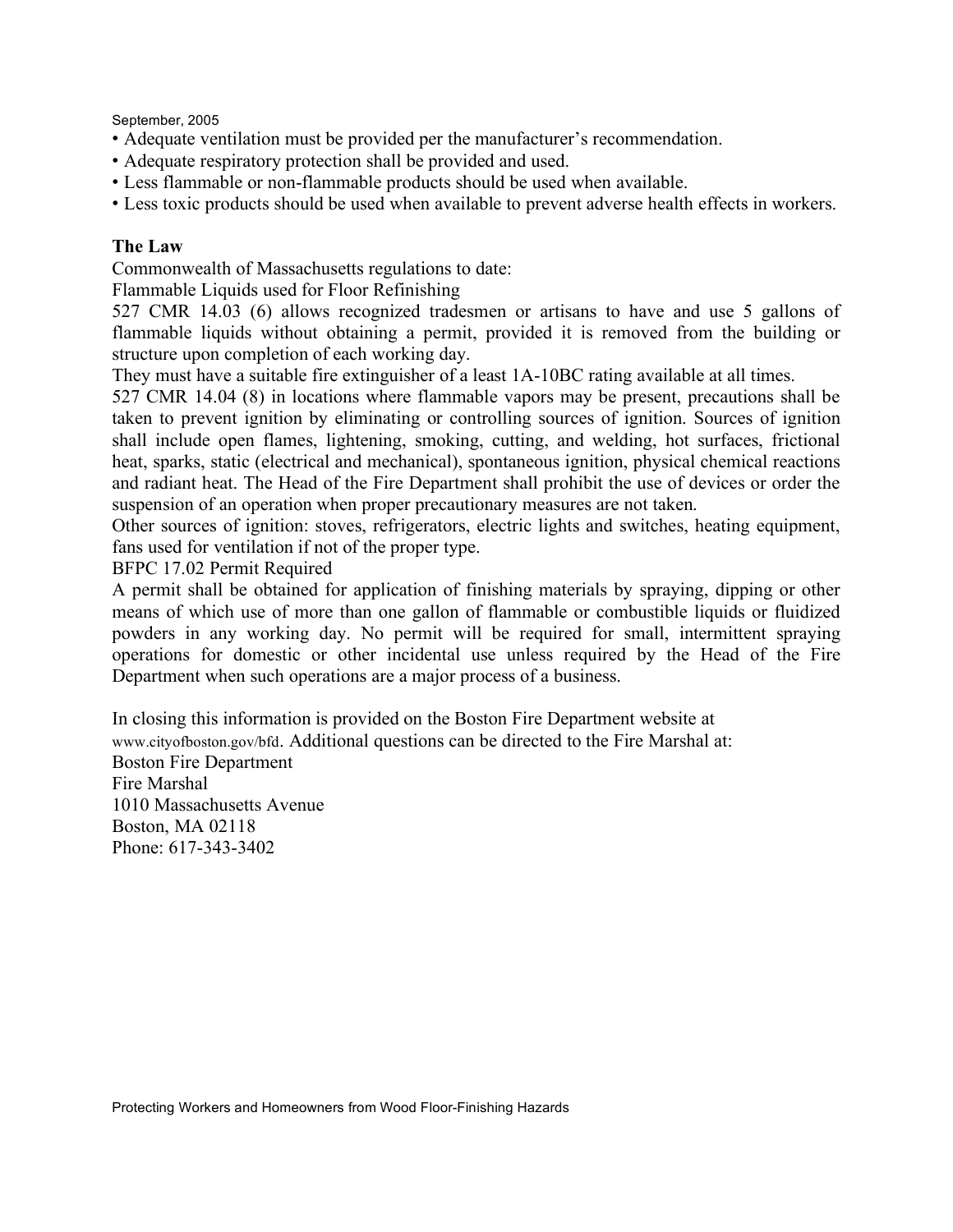#### **d. New York City Fire Department Regulation**

NEW YORK CITY FIRE DEPARTMENT

Notice of the Repeal and Re-Promulgation of 3 RCNY §20-01,

entitled "Storage and Use of Flammable and Combustible Liquids and Mixtures;"

the Repeal of 3 RCNY §20-08, entitled "Servicing of Bowling Alleys;"

and the Promulgation of a New Rule, 3 RCNY §28-05,

entitled "Storage and Use of Flammable and Combustible Floor Finishing Products"

NOTICE IS HEREBY GIVEN PURSUANT TO THE AUTHORITY VESTED

in the Fire Commissioner of the City of New York by Section 489 of the New York City

Charter and Sections 27-4057, 27-4058, 27-4063, 27-4066, 27-4067, 27-4070 and

27-4093 of the New York City Administrative Code, and in accordance with the requirements of Section 1043 of the New York City Charter, that the New York City Fire

Department hereby repeals 3 RCNY §20-01, entitled "Issuance of City-Wide Permits for the Storage and Use of Approved Flammable Mixtures and Combustible Mixtures and/or

Paints," and promulgates a new §20-01, entitled "Storage and Use of Flammable and

Combustible Liquids and Mixtures;" and hereby repeals 3 RCNY §20-08, entitled

"Servicing of Bowling Alleys," and promulgates a new rule, 3 RCNY §28-05, entitled

"Storage and Use of Flammable and Combustible Floor Finishing Products." The entire rules are underlined to indicate that they are new.

A public hearing was held on March 13, 2002. In accordance with §1043(e)(1) of the New York City Charter, these rules shall take effect on October 1, 2002.

1. Section 20-08 of Title 3 of the Rules of the City of New York, entitled "Servicing of Bowling Alleys," is repealed effective October 1, 2002.

2. Section 20-01 of Title 3 of the Rules of the City of New York, entitled "Issuance of City-Wide Permits for the Storage and Use of Approved Flammable Mixtures and Combustible Mixtures and/or Paints" is repealed, and a new §20-01, entitled "Storage

and Use of Flammable and Combustible Liquids and Mixtures," is promulgated, effective October 1, 2002, as follows:

#### **§20-01 Storage and Use of Flammable and Combustible Liquids and Mixtures** (a) Applicability

This section applies to the general storage and use of any flammable and combustible liquids or mixtures, including paint, varnish, lacquer and other finishing products, except to the extent that such liquids or mixtures may be governed by other, specific provisions of the New York City Fire Prevention Code (Chapter 4 of Title 27 of the New York City Administrative Code) or Fire Department rules (as set forth in Title 3 of the Rules of the City of New York), including the rules governing the storage and use of paint, varnish, lacquer and other finishing products set forth in 3 RCNY Chapter 28.

#### (b) Definitions

**Finishing product.** Any paint, varnish, or lacquer, or other flammable or combustible liquid or mixture commonly used for painting, varnishing, lacquering, staining, waxing or other finishing operations.

(c) General Prohibitions

(1) It shall be unlawful to store: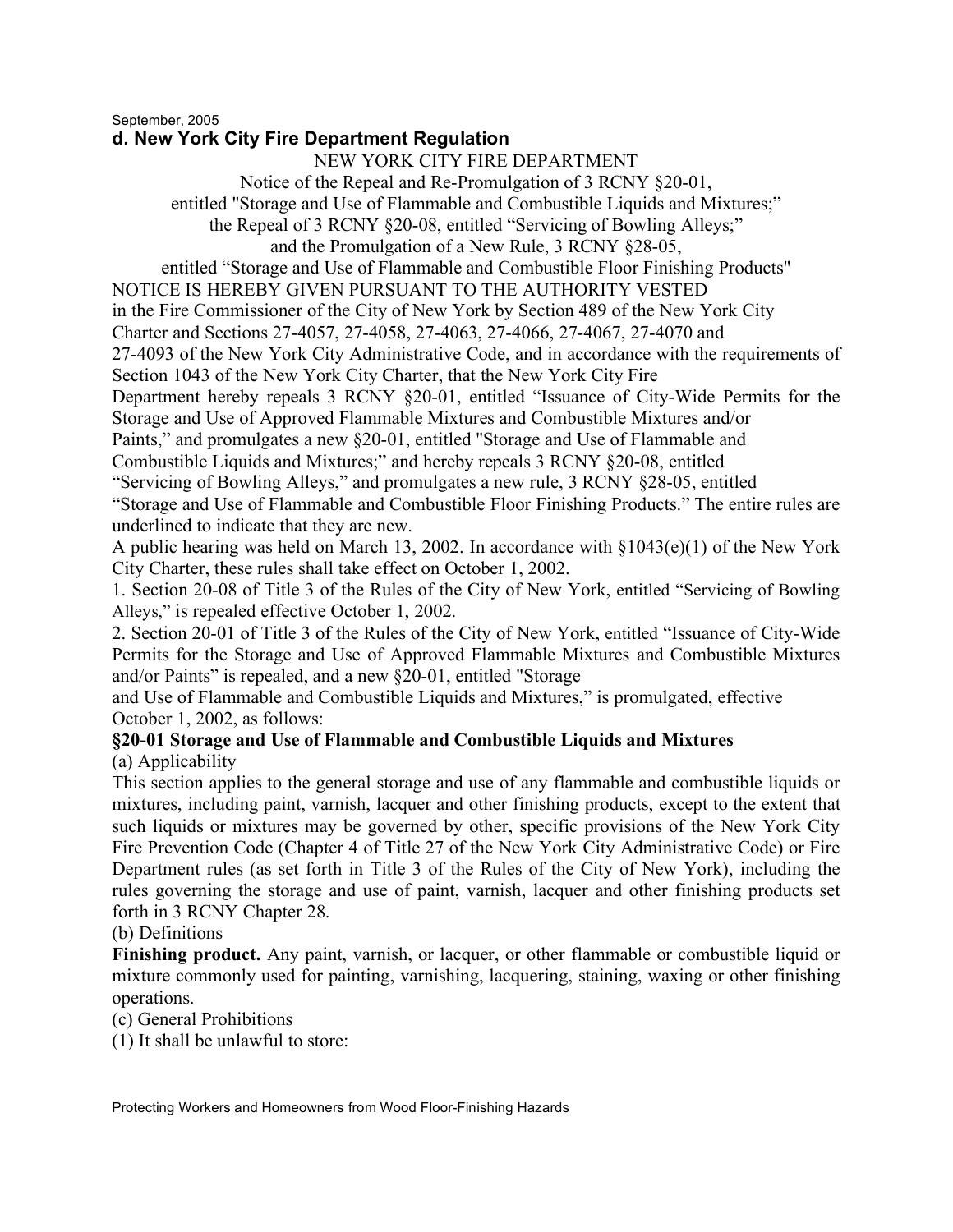(i) any flammable liquids or mixtures (other than volatile flammable oils and finishing products) in a quantity exceeding a total of five (5) gallons, without a permit issued by the Department. (ii) any volatile flammable oils (other than finishing products) in a quantity exceeding a total of one (1) gallon, without a permit issued by the Department.

(iii) any combustible liquids or mixtures (other than finishing products) in a quantity exceeding a total of ten (10) gallons, without a permit issued by the Department.

(iv) any finishing products in a quantity exceeding a total of 20 gallons, without a permit issued by the Department. (2) It shall be unlawful to use: (i) any flammable liquids or mixtures (other than volatile flammable oils) in a quantity exceeding a total of five (5) gallons, without a permit issued by the Department. (ii) any volatile flammable oils in a quantity exceeding a total of one (1) gallon, without a permit issued by the Department.

(iii) any combustible liquids or mixtures in a quantity exceeding a total of ten (10) gallons, without a permit issued by the Department.

(d) Permit Requirements

(1) Any person wishing to store or use flammable liquids or mixtures in an amount requiring a Department permit shall obtain one of the following Department permits prior to any such storage or use: (i) a site-specific permit, authorizing the storage and use of flammable or combustible liquids or mixtures at a specified construction site or other work location; and/or (ii) a city-wide permit, authorizing the storage and use of flammable or combustible liquids or mixtures at one or more construction sites

or other work locations in connection with painting, roofing, or other activities requiring such storage and use of flammable or combustible liquids or mixtures.

(2) A city-wide permit shall not be granted for:

(i) the storage or use of flammable and combustible liquids or mixtures at any one work location for more than 30 days; (ii) the storage or use of any volatile flammable oils at any one work location in a quantity exceeding a total of five gallons, or the storage or use of any other flammable liquids and mixtures at any one work location in a quantity exceeding a total of 250 gallons; (iii) the storage or use of any combustible liquids and mixtures at any one work location in a quantity exceeding a total of 300 gallons;

(iv) the storage or use of any finishing products (other than any volatile flammable oils) at any one work location in a quantity exceeding a total of 200 gallons, except as otherwise provided in 3 RCNY §28-05; or (v) the storage of any flammable liquid or mixture in any cellar, basement or other below grade location.

(3) All permit applications shall be submitted to the Department's Bureau of Fire Prevention at Fire Department Headquarters, with the required permit fee. The application shall contain such information and documentation as the Department may require, including, where applicable, the name, address and certificate number of the Certificate of Fitness holder responsible for supervising the storage and use of the flammable or combustible liquids and mixtures. (4) A copy of the Department permit authorizing the storage or use of flammable or combustible liquids or mixtures shall be available for inspection by the Department at each work location at which such liquids or mixtures are being stored or used. (e) Storage and Use Requirements

(1) The storage and use of flammable and combustible liquids and mixtures shall be in accordance with all applicable laws, rules and regulations, and the manufacturer's instructions.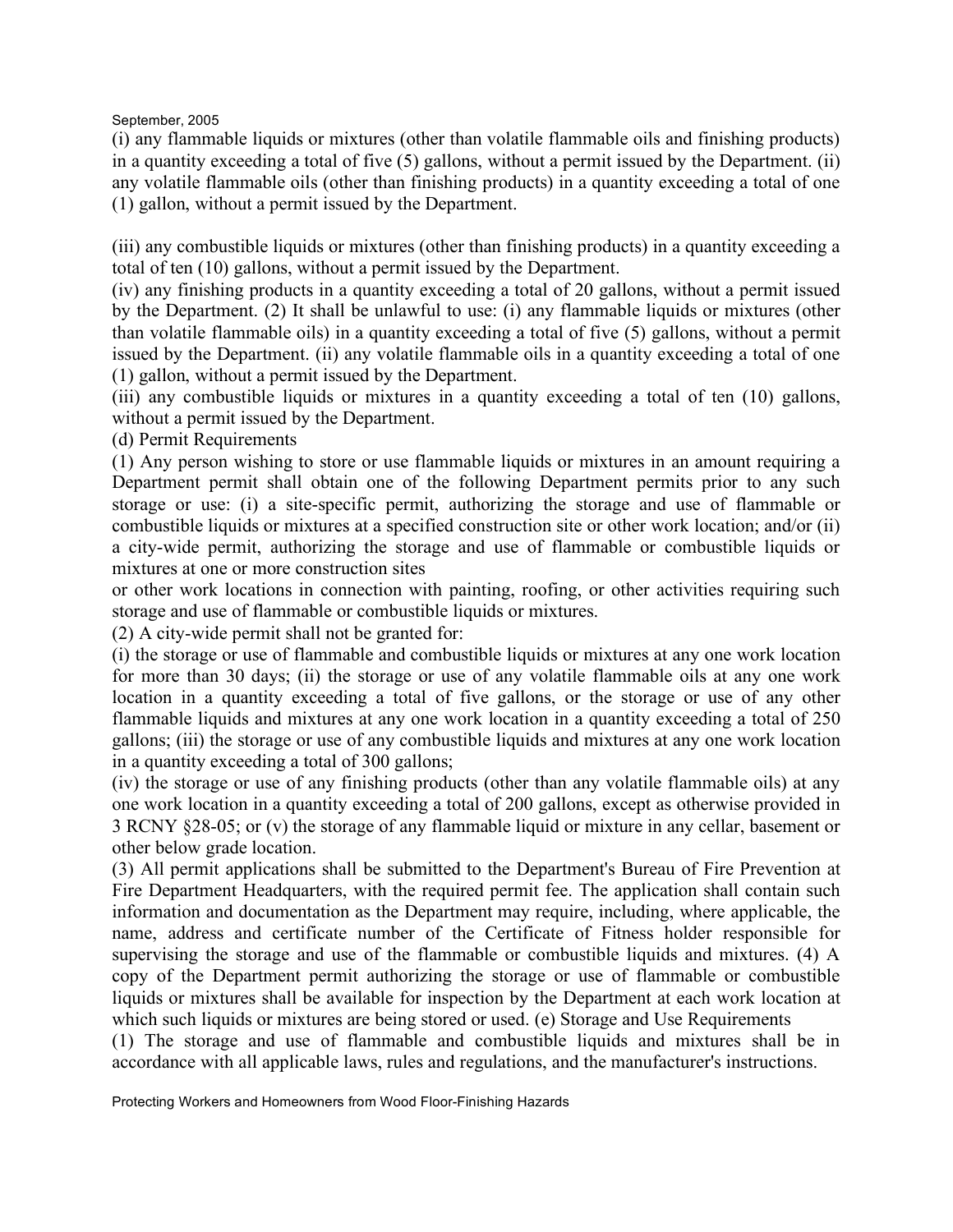(2) At a construction site or other work location involving activities requiring the storage and use of flammable or combustible liquids and mixtures, such liquids and mixtures shall be stored in a metal flammable liquid storage cabinet when not in use. Flammable or combustible liquids and mixtures may be stored on a roof in connection with work on a roof in a quantity not to exceed one day's supply, but in no event more than twenty gallons.

(3) All containers of flammable and combustible liquids and mixtures shall be kept closed when not in use.

(4) No smoking or open flames, including torches, shall be permitted in any area where flammable or combustible vapors may be present as a result of the storage or use of flammable or combustible liquids or mixtures.

(5) The area in which flammable or combustible liquids and mixtures are stored or used shall be kept free of debris and other combustible materials.

(6) Empty containers and all other wastes and residues of flammable and combustible liquids and mixtures shall be promptly removed from a work location not less than once a day.

(7) Portable fire extinguishers shall be provided at storage locations in accordance with the provisions of subparagraph (e)(2)(ix) of 3 RCNY  $\S$ 15-02, and at work locations in accordance with the laws, rules and regulations applicable to the activity being performed.

(f) Supervision Requirements

Where supervision by a Certificate of Fitness holder is required, a copy of the Certificate of Fitness of the person responsible for such supervision shall be available for inspection by the Department at the premises in which the flammable or combustible liquids or mixtures are being stored or used.

(g) Modification

Whenever circumstances, conditions, limitations, or surroundings are unusual, or such as to render it impracticable to comply with any of the forgoing provisions, the commissioner may waive or modify such provisions to such extent as he or she may deem necessary, consistent with public safety.

3. A new rule, §28-05 of Title 3 of the Rules of the City of New York is promulgated, effective October 1, 2002, as follows:

#### **§28-05 Storage and Use of Flammable and Combustible Floor Finishing Products** (a) Applicability

This section applies to the storage, for sale or for use, and use of flammable and combustible floor finishing products.

#### (b) Definitions

**Floor Finishing Product.** Any flammable or combustible liquid or mixture used for any floor finishing operation, or formulated, marketed or otherwise intended for such use, including but not limited to any paint, varnish, lacquer, stain, or wax.

**Floor Finishing Operation.** Any activity involving the finishing of a floor, including but not limited to cleaning, stripping, sealing, painting, varnishing, lacquering, staining and waxing.

(c) General Prohibitions. It shall be unlawful to:

(1) use indoors any flammable floor finishing product with a flashpoint below 80 degrees Fahrenheit.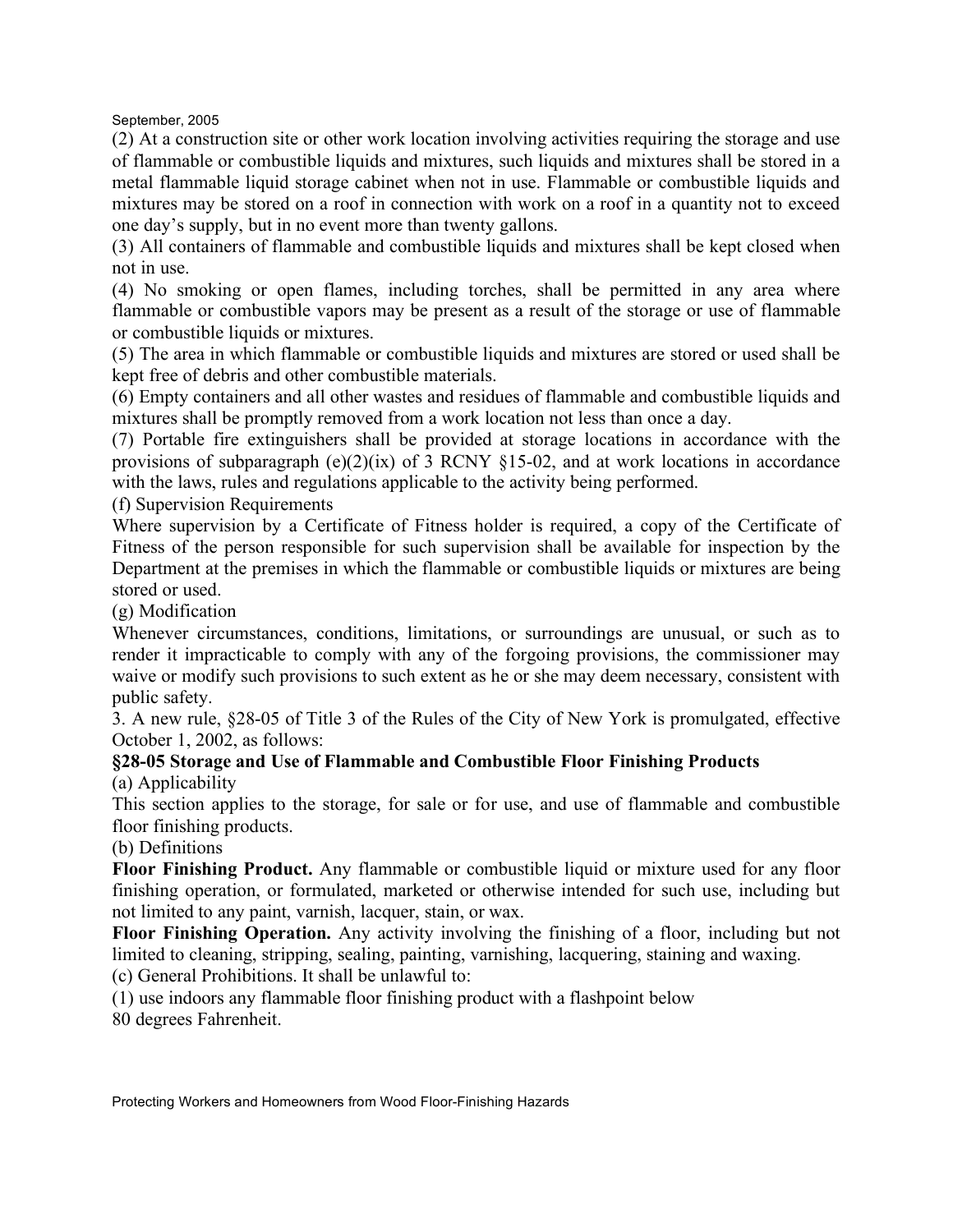(2) use for any floor finishing operation any flammable floor finishing product or products in a quantity exceeding a total of five (5) gallons, without a permit issued by the Department.

(3) use for any floor finishing operation any combustible floor finishing product or products in a quantity exceeding a total of ten (10) gallons, without a permit issued by the Department.

(4) in conjunction with a floor finishing operation, store any floor finishing product or products in a quantity exceeding a total of twenty (20) gallons at the work location in which such floor finishing operation is being conducted.

(5) store at any other location any floor finishing product or products in a quantity exceeding a total of twenty (20) gallons, without a permit issued by the Department.

(6) smoke or have an open flame, including a torch, in any room or other enclosed area in which a floor finishing product is being stored, or in which a floor finishing operation is being conducted.

(7) conduct any floor finishing operation in any room or other enclosed area occupied by persons other than the individuals engaged in the floor finishing operation.

(d) Permit Requirements

(1) Any person wishing to use, for any floor finishing operation, any flammable floor finishing product or products with a flashpoint of 80 degrees Fahrenheit or higher, in a quantity exceeding a total of five (5)gallons, or any combustible floor finishing product or products in a quantity exceeding a total of ten (10) gallons, shall obtain one of the following Department permits prior to any such use:

(i) a site-specific permit, authorizing the use of floor finishing products for floor finishing operations at a specified work location, and the incidental storage of floor finishing products in a quantity not to exceed a total of 20 gallons.

(ii) a city-wide permit, authorizing the use of floor finishing products for floor finishing operations at one or more work locations, and the incidental storage of floor finishing products in a quantity not to exceed a total of 20 gallons at any one work location, provided that no floor finishing operation exceeds 30 days in duration.

(2) No permit shall be issued for the indoor use of any flammable floor finishing product with a flashpoint below 80 degrees Fahrenheit.

(3) Any person wishing to store any floor finishing product in a quantity requiring a Department permit, at any location where such storage is lawful, shall obtain a Department permit in accordance with the provisions of 3 RCNY §20-01 prior to any such storage. No permit shall be issued for the storage for retail sale of any floor finishing product having a flashpoint below 80 degrees Fahrenheit, unless:

(i) a conspicuous and durable tag bearing the words, "WARNING:INDOOR USE OF THIS PRODUCT IS PROHIBITED IN NEWYORK CITY," is securely attached to each container of the floor finishing product; and (ii) a sign is conspicuously posted in the area in which the floor finishing product is displayed warning that the product is prohibited for indoor use in New York City.

(4) All permit applications shall be submitted to the Department's Bureau of Fire Prevention at Fire Department Headquarters, with the required permit fee. The application shall contain such information and documentation as the Department may require, including the name, address and certificate number of the Certificate of Fitness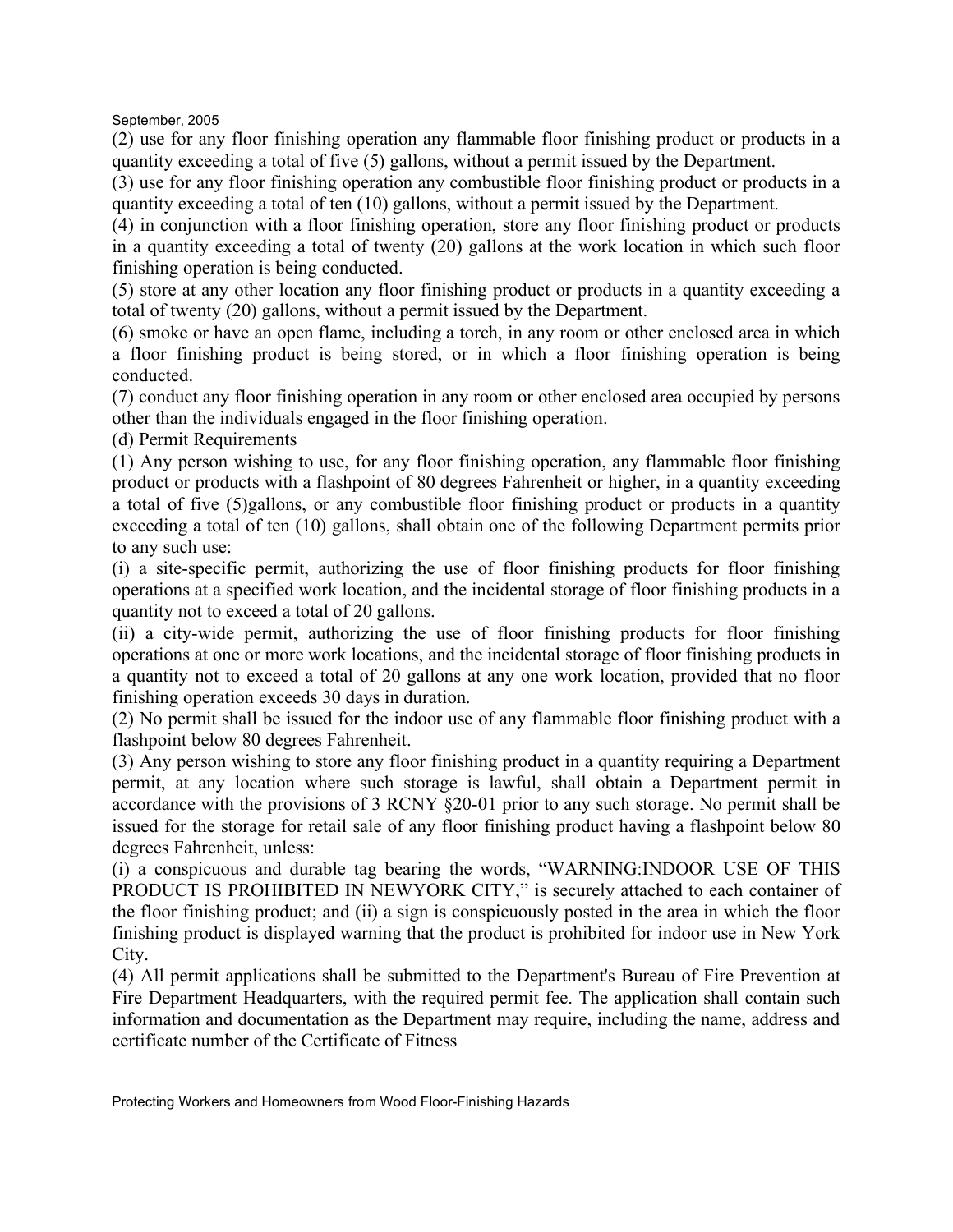holder responsible for supervising the floor finishing operation and/or the storage and use of floor finishing products.

(5) A copy of the Department permit authorizing the storage or use of floor finishing products shall be available for inspection by the Department at each work location at which such products are being stored or used. (e) Floor Finishing Operations

(1) Floor finishing operations shall be conducted in accordance with the manufacturer's instructions for the storage and use of floor finishing products.

(2) Any flammable or combustible liquid or mixture, other than floor finishing products, stored or used in connection with floor finishing operations shall be stored or used in accordance with the provisions of 3 RCNY §20-01 or other applicable requirements.

(3) No smoking or open flames shall be permitted during floor finishing operations. All cigarettes and open flames shall be extinguished prior to commencing work.

(4) No gas-burning equipment shall be operated during a floor finishing operation. Gas burners, pilot lights and other such sources of ignition shall be shut off prior to commencing work.

(5) No electrical equipment or device which could be a source of ignition of floor finishing product vapors, including but not limited to switches and outlets, shall be operated during a floor finishing operation. Precautions shall be taken prior to commencing work to prevent inadvertent operation of such equipment and devices, such as unplugging equipment and taping over switches and outlets.

(6) The room or other area in which a floor finishing operation is to be conducted shall be ventilated to the outdoors, and precautions shall be taken prior to commencing work to prevent the accumulation of flammable floor product vapors in other portions of the building. Mechanical ventilation adequate to prevent the accumulation of ignitable

vapor-air mixtures shall be provided whenever a flammable floor finishing product is being used. Such mechanical ventilation shall be kept in operation at all times while the floor finishing operation is being conducted and for a time thereafter sufficient to exhaust all ignitable floor finishing product vapors to the outdoors.

(7) Floor finishing operations in a room or other enclosed area shall be conducted only when such room or area is unoccupied by persons other than the individuals engage in the floor finishing operation. No one shall be permitted to enter the room or other enclosed area until the floor finishing operation has been completed and the room or area is clear of ignitable floor finishing product vapors.

(8) The quantity of floor finishing products stored and used at any location at which a floor finishing operation is being conducted shall be no more than is necessary to complete the floor finishing operation, and in no event shall such quantity exceed a total of 20 gallons of floor finishing products.

(9) Floor finishing product containers shall be kept closed when not in use.

(10) Empty containers of floor finishing products, and all other floor finishing product wastes and residues shall be promptly removed from the premises not less than once a day.

(11) At least one portable fire extinguisher having a minimum rating of 20-B shall be provided and shall be immediately accessible during floor finishing operations, with the travel distance to such fire extinguisher not to exceed 30 feet.

(f) Supervision of Floor Finishing Operations

Floor finishing operations shall be under the personal supervision of a person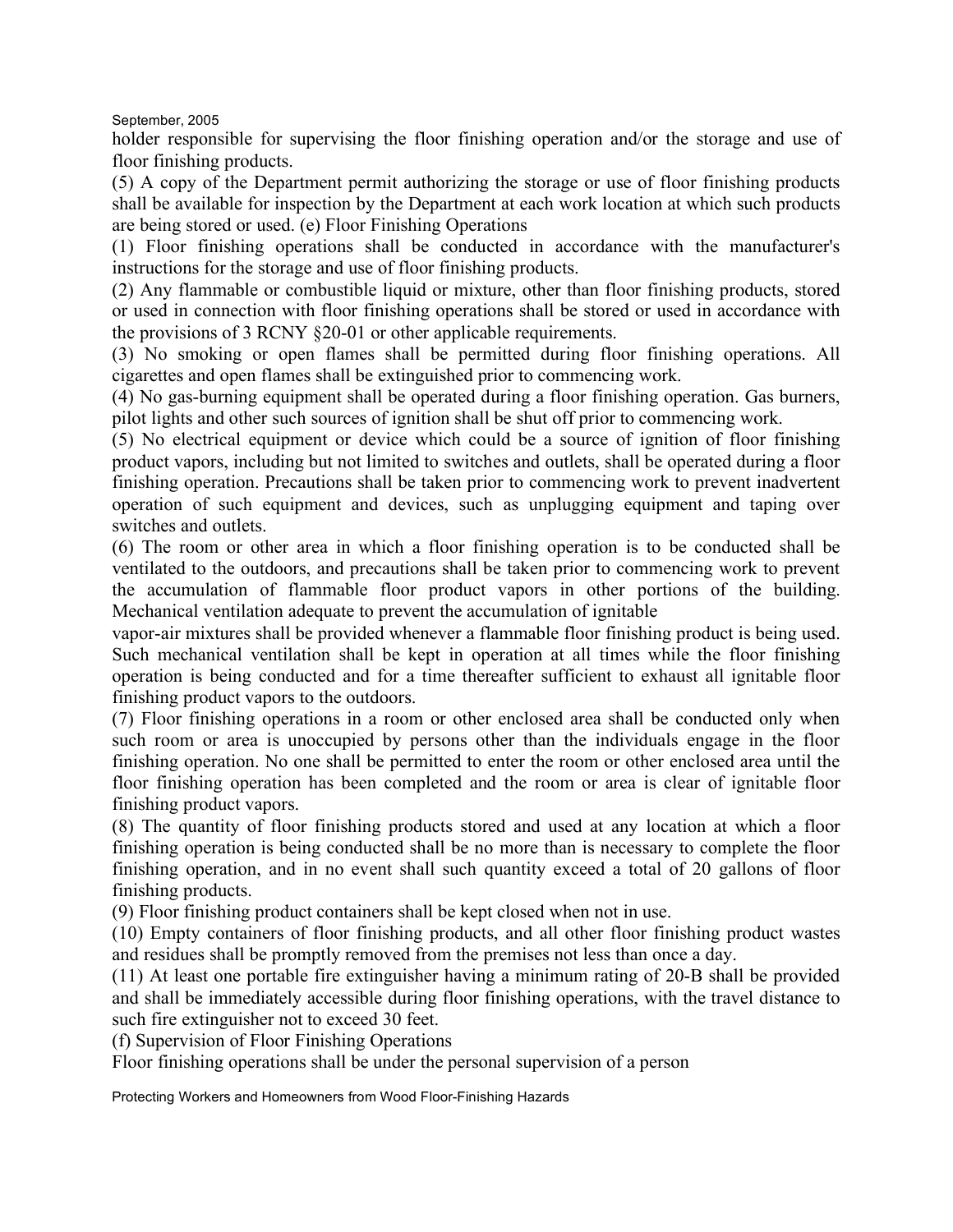holding a Certificate of Fitness for the Storage and Use of Flammable and/or

Combustible Liquids whenever more than five (5) gallons of a flammable floor finishing product or more than ten (10) gallons of a combustible floor finishing product are to be used in a floor finishing operation.

(g) Modification

Whenever circumstances, conditions, limitations, or surroundings are unusual, or such as to render it impracticable to comply with any of the forgoing provisions, the commissioner may waive or modify such provisions to such extent as he or she may deem necessary, consistent with public safety.

STATEMENT OF BASIS AND PURPOSE OF RULE:

In recent years, there have been an increasing number of fires and serious injuries associated with floor finishing operations. The use of quick-drying but highly volatile floor finishing products has highlighted the need to regulate flammable and combustible products that are used for cleaning, stripping, sealing, painting, varnishing, lacquering, staining, waxing or otherwise finishing floors.

The new floor finishing products rule, 3 RCNY §28-05, governs the storage and use of such products for floor finishing operations. The rule prohibits the indoor use for floor finishing operations of any flammable floor finishing product with a flashpoint below 80 degrees Fahrenheit, and prohibits the storage for sale of such highly volatile floor finishing products unless they are tagged, and a conspicuous sign posted, to indicate that such use is illegal in New York City. The rule also requires that floor finishing operations involving permitted amounts of floor finishing products be conducted under the personal supervision of a Certificate of Fitness holder.

The other provisions of the floor finishing products rule clarify the existing requirements

for the storage and use of such products, currently set forth in Fire Department rules

3 RCNY §§ 20-01 and 20-08.

The rule also repeals and repromulgates the rule governing the storage and use of flammable and combustible liquids and mixtures generally, 3 RCNY §20-01, to reference the new floor finishing products rule and to clarify the existing requirements applicable to the storage and use of such liquids and mixtures.

If any paragraph, subparagraph or subdivision of this section shall be adjudged by any court or agency of competent jurisdiction to be invalid, such judgment shall not affect, impair or invalidate the remainder thereof, but shall be confined in its operation to the paragraph or subdivision directly involved in the controversy in which such judgment shall have been rendered.

20-01/28-05 (8/6/02)